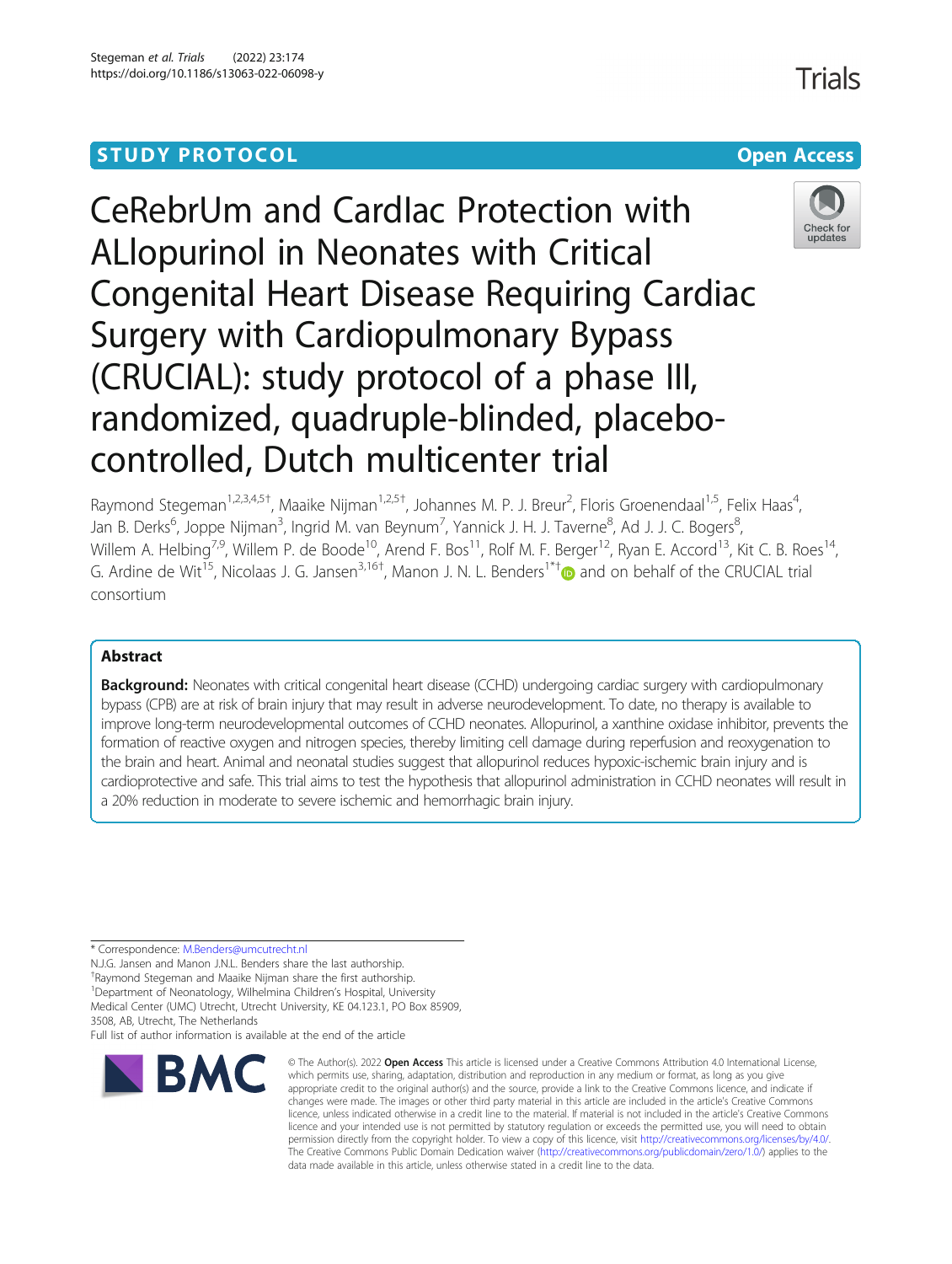Methods: This is a phase III, randomized, quadruple-blinded, placebo-controlled, multicenter trial. Neonates with a prenatal or postnatal CCHD diagnosis requiring cardiac surgery with CPB in the first 4 weeks after birth are eligible to participate. Allopurinol or mannitol-placebo will be administered intravenously in 2 doses early postnatally in neonates diagnosed antenatally and 3 doses perioperatively of 20 mg/kg each in all neonates. The primary outcome is a composite endpoint of moderate/severe ischemic or hemorrhagic brain injury on early postoperative MRI, being too unstable for postoperative MRI, or mortality within 1 month following CPB. A total of 236 patients ( $n = 188$  with prenatal diagnosis) is required to demonstrate a reduction of the primary outcome incidence by 20% in the prenatal group and by 9% in the postnatal group (power 80%; overall type 1 error controlled at 5%, two-sided), including 1 interim analysis at  $n = 118$  ( $n = 94$  with prenatal diagnosis) with the option to stop early for efficacy. Secondary outcomes include preoperative and postoperative brain injury severity, white matter injury volume (MRI), and cardiac function (echocardiography); postnatal and postoperative seizure activity (aEEG) and regional cerebral oxygen saturation (NIRS); neurodevelopment at 3 months (general movements); motor, cognitive, and language development and quality of life at 24 months; and safety and cost-effectiveness of allopurinol.

Discussion: This trial will investigate whether allopurinol administered directly after birth and around cardiac surgery reduces moderate/severe ischemic and hemorrhagic brain injury and improves cardiac function and neurodevelopmental outcome in CCHD neonates.

Trial registration: [EudraCT](http://clinicaltrialsregister.eu) 2017-004596-31. Registered on November 14, 2017. [ClinicalTrials.gov](http://clinicaltrials.gov) NCT04217421. Registered on January 3, 2020

Keywords: Neonate, Congenital heart disease, Allopurinol, Brain injury, Cardiac function, Neurodevelopmental outcome

# Administrative information

| Title              | CeRebrUm and Cardlac Protection with<br>ALlopurinol in Neonates with Critical<br>Congenital Heart Disease Requiring<br>Cardiac Surgery with Cardiopulmonary<br>Bypass (CRUCIAL): study protocol of a<br>phase III, randomized, quadruple-blinded,<br>placebo-controlled, Dutch multicenter<br>trial                                                                                                                                                                                                                                                                                                                                                                                                                                        | *Both authors share first authorship;<br>**Both authors share last authorship;<br>***Contributors:<br>-ACAHA Erasmus MC Rotterdam/<br>Radboudumc Nijmegen: Koen F. M.<br>Joosten, Pieter C. van de Woestijne, Inge<br>I. de Liefde, Antony van Dijk, Dafni<br>Charisopoulou, Sinno H. P. Simons, Robir<br>van der Lee, Jérôme M. J. Cornette,                                                                                                                                                                        |
|--------------------|--------------------------------------------------------------------------------------------------------------------------------------------------------------------------------------------------------------------------------------------------------------------------------------------------------------------------------------------------------------------------------------------------------------------------------------------------------------------------------------------------------------------------------------------------------------------------------------------------------------------------------------------------------------------------------------------------------------------------------------------|----------------------------------------------------------------------------------------------------------------------------------------------------------------------------------------------------------------------------------------------------------------------------------------------------------------------------------------------------------------------------------------------------------------------------------------------------------------------------------------------------------------------|
| Trial registration | EudraCT (clinicaltrialsregister.eu) 2017-<br>004596-31, registered November 14,<br>2017.<br>ClinicalTrials.gov NCT04217421, registered<br>January 3, 2020.<br>All items from the World Health<br>Organization Trial Registration Data Set<br>are included within the protocol.                                                                                                                                                                                                                                                                                                                                                                                                                                                             | Neeltje E. M. van Haren;<br>-UMC Groningen: Sara C. Arrigoni, Leonie<br>K. Duin, Martin C.J. Kneyber, Elisabeth<br>M.W. Kooi, Joost M.A.A. van der Maaten,<br>Linda C. Meiners, Mirthe J. Mebius, and<br>Gideon J. du Marchie Sarvaas;<br>-UMC Utrecht: Nathalie H.P. Claessens,<br>Bram van Wijk, Paul H. Schoof, Trinette J.<br>Steenhuis, Henriette ter Heide, Roel de                                                                                                                                            |
| Protocol version   | February 2, 2020, protocol version 2.1.                                                                                                                                                                                                                                                                                                                                                                                                                                                                                                                                                                                                                                                                                                    | Heus, Mireille N. Bekker, Roelie M.                                                                                                                                                                                                                                                                                                                                                                                                                                                                                  |
| Funding            | This study is funded by ZonMw, as part<br>of the Goed Geneesmiddelen Gebruik,<br>Grote Trials Ronde II program (https://<br>www.zonmw.nl/en/ project number<br>848042002), the Hartekind foundation<br>(https://www.hartekind.nl), and Friends of<br>the Wilhelmina Children's Hospital<br>foundation (https://vriendenumcutrecht-<br>wkz.nl).                                                                                                                                                                                                                                                                                                                                                                                             | Wösten-van Asperen, Erik Koomen, Kim<br>van Loon, and Nicole van Belle-van<br>Haaren:<br>-Biostatistics Julius Center: Stavros<br>Nikolakopoulos, Rene Eijkemans, Daniela<br>Cianci;<br>-Central Pharmacy: Arief Lalmohamed,<br>Karin Rademaker.<br><sup>1</sup> Department of Neonatology, <sup>2</sup> Pediatric<br>Cardiology, <sup>3</sup> Pediatric Intensive Care,                                                                                                                                             |
| Author details     | Raymond Stegeman <sup>1-5*</sup> , Maaike<br>Nijman <sup>1,2,5</sup> *, Johannes M.P.J. Breur <sup>2</sup> , Floris<br>Groenendaal <sup>1,5</sup> , Felix Haas <sup>4</sup> , Jan B. Derks <sup>6</sup> ,<br>Joppe Nijman <sup>3</sup> , Ingrid M. van Beynum <sup>7</sup> ,<br>Yannick J.H.J. Taverne <sup>8</sup> , Ad J.J.C. Bogers <sup>8</sup> ,<br>Willem A. Helbing <sup>7,9</sup> , Willem P. de<br>Boode <sup>10</sup> , Arend F. Bos <sup>11</sup> , Rolf M.F.<br>Berger <sup>12</sup> , Ryan E. Accord <sup>13</sup> , Kit C.B. Roes <sup>14</sup> ,<br>G. Ardine de Wit <sup>15</sup> , Nicolaas J.G.<br>Jansen <sup>3,16**</sup> , Manon J.N.L. Benders <sup>1,5**</sup> ,<br>on behalf of the CRUCIAL trial<br>consortium*** | <sup>4</sup> Congenital Cardiothoracic Surgery,<br>Wilhelmina Children's Hospital, University<br>Medical Center (UMC) Utrecht, Utrecht<br>University, Utrecht, The Netherlands;<br><sup>5</sup> Utrecht Brain Center, UMC Utrecht,<br>Utrecht University, Utrecht, The<br>Netherlands;<br>6Department of Obstetrics, Wilhelmina<br>Children's Hospital, UMC Utrecht, Utrecht<br>University, Utrecht, The Netherlands;<br><sup>'</sup> Department of Pediatrics, Division of<br>Pediatric Cardiology, Academic Center |

# Administrative information (Continued)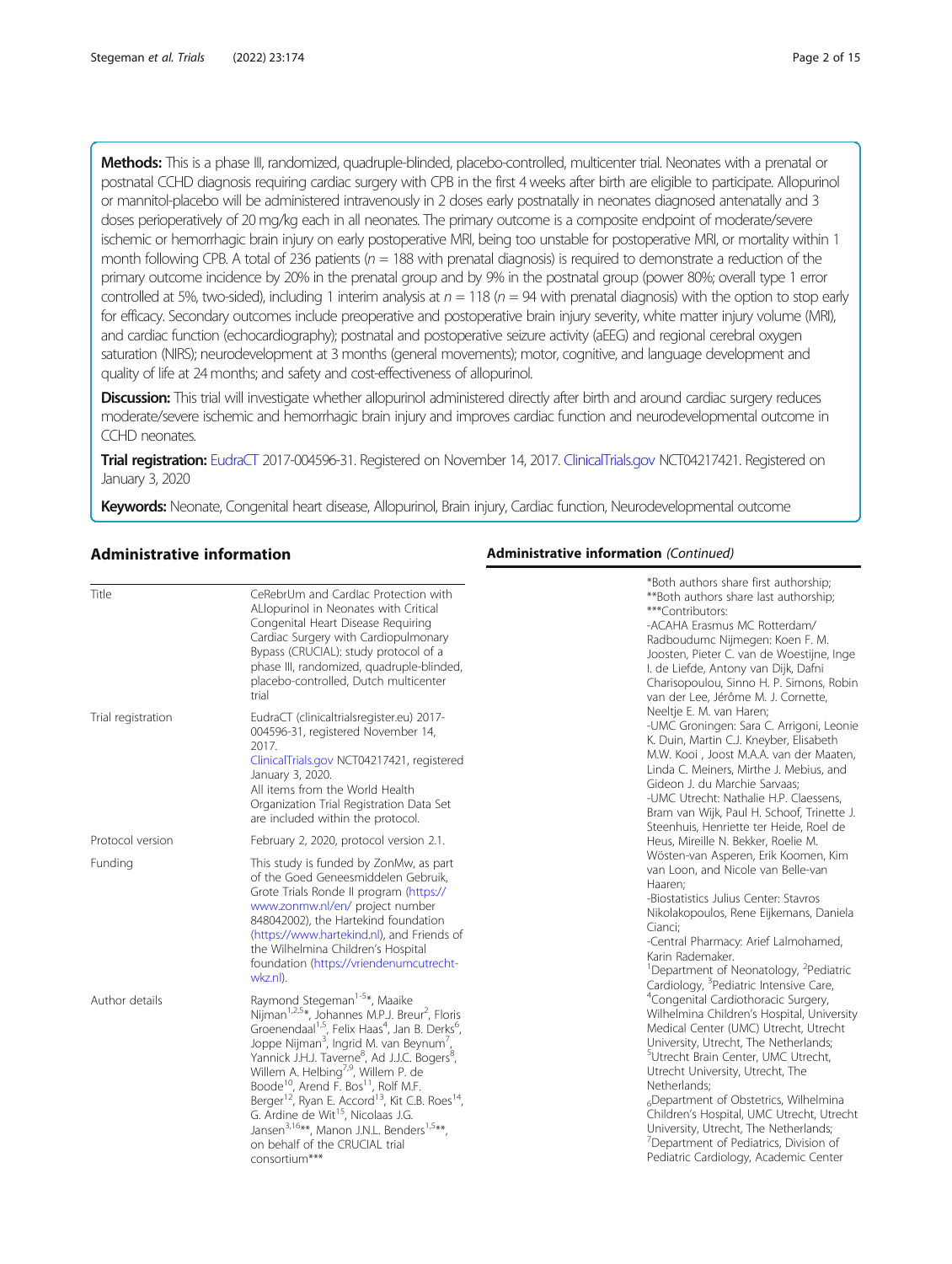#### Administrative information (Continued)

| Name and contact<br>information for the trial | for Congenital Heart Disease, Erasmus<br>Medical Center (MC) - Sophia Children's<br>Hospital, Rotterdam, The Netherlands;<br><sup>8</sup> Department of Cardiothoracic Surgery,<br>Erasmus MC, Erasmus University<br>Rotterdam, Rotterdam, The Netherlands;<br><sup>9</sup> Department of Pediatrics, Division of<br>Pediatric Cardiology, Academic Center<br>for Congenital Heart Disease,<br>Radboudumc - Amalia Children's<br>Hospital, Nijmegen, The Netherlands;<br><sup>10</sup> Department of Neonatology,<br>Radboudumc, Radboud Institute for<br>Health Sciences, Amalia Children's<br>Hospital, Nijmegen, The Netherlands;<br><sup>11</sup> Division of Neonatology, Beatrix<br>Children's Hospital, UMC Groningen,<br>University of Groningen, Groningen, The<br>Netherlands;<br><sub>12</sub> Center for Congenital Heart Diseases,<br>Pediatric Cardiology, Beatrix Children's<br>Hospital, UMC Groningen, University of<br>Groningen, Groningen, The Netherlands;<br><sup>13</sup> Center for Congenital Heart Diseases,<br>Department of Cardiothoracic Surgery,<br>UMC Groningen, University of Groningen,<br>Groningen, The Netherlands;<br><sup>14</sup> Department of Health Evidence,<br>Section Biostatistics, Radboudumc,<br>Radboud University Nijmegen, Nijmegen,<br>The Netherlands:<br><sup>15</sup> Julius Center for Health Sciences and<br>Primary Care, UMC Utrecht, Utrecht<br>University, Utrecht, The Netherlands;<br><sup>16</sup> Department of Pediatrics, Beatrix<br>Children's Hospital, UMC Groningen, |  |  |  |  |
|-----------------------------------------------|-----------------------------------------------------------------------------------------------------------------------------------------------------------------------------------------------------------------------------------------------------------------------------------------------------------------------------------------------------------------------------------------------------------------------------------------------------------------------------------------------------------------------------------------------------------------------------------------------------------------------------------------------------------------------------------------------------------------------------------------------------------------------------------------------------------------------------------------------------------------------------------------------------------------------------------------------------------------------------------------------------------------------------------------------------------------------------------------------------------------------------------------------------------------------------------------------------------------------------------------------------------------------------------------------------------------------------------------------------------------------------------------------------------------------------------------------------------------------------------------------------------------------------------------------|--|--|--|--|
| sponsor                                       | S. Veersema, MD, PhD.<br>Medical Research Manager, Division<br>Woman and Baby.<br>UMC Utrecht, Wilhelmina Children's<br>Hospital, KE04.123.1, P.O. Box 85090, 3508<br>AB Utrecht, The Netherlands.<br>Email: s.veersema@umcutrecht.nl                                                                                                                                                                                                                                                                                                                                                                                                                                                                                                                                                                                                                                                                                                                                                                                                                                                                                                                                                                                                                                                                                                                                                                                                                                                                                                         |  |  |  |  |
| Role of sponsor                               | The subsidizing parties will not play a<br>role in the design of the study, data<br>collection, management, analyses and<br>interpretation of the data, writing of the<br>manuscript, or decision to submit the<br>report for publication. The study sponsor<br>(UMC Utrecht) will have ultimate<br>authority over these activities.                                                                                                                                                                                                                                                                                                                                                                                                                                                                                                                                                                                                                                                                                                                                                                                                                                                                                                                                                                                                                                                                                                                                                                                                          |  |  |  |  |

# Background

N<sub>am</sub>  $in$ for spon

Congenital heart disease (CHD) is the most common congenital anomaly in newborns. Critical CHD (CCHD) has an incidence of 3 per 1000 live births and concerns severely ill neonates that require cardiac surgery with cardiopulmonary bypass (CPB) shortly after birth [\[1](#page-13-0)]. CCHD includes univentricular heart physiology like hypoplastic left and right heart syndrome; transposition of the great arteries; aortic arch anomalies such as coarctation, interruption, and hypoplasia; truncus arteriosus; total anomalous pulmonary venous connection; and tetralogy of Fallot [[1](#page-13-0)]. Today, 80–90% of CCHD neonates survive until adulthood due to improvements in surgical procedures and perioperative care [\[2\]](#page-13-0). Nevertheless, enhancing the quality of life in children growing up with CCHD remains challenging due to long-term neurodevelopmental sequelae, such as cognitive, behavioral, and motor impairments. These sequelae have a financial impact on society, and CCHD is associated with a high number of disability-adjusted life years [\[3](#page-13-0), [4](#page-13-0)].

Delayed brain development starts already in utero, persists into the neonatal period, and is the result of the underlying cardiovascular defect causing altered cerebral perfusion and reduced oxygenation [[5](#page-13-0)–[7\]](#page-13-0). The underdeveloped brain of CCHD neonates is at high risk for injury early after birth and around cardiac surgery with CPB. White matter injury and strokes with gray matter involvement are commonly observed on magnetic resonance imaging (MRI) and are thought to be the result of hypoxic-ischemic or thromboembolic events [\[5](#page-13-0)]. Preoperatively, up to 30% of the CCHD neonates show ischemic brain lesions, while additional injury after cardiac surgery is found in 51% [\[8\]](#page-13-0).

The cascade to ischemic brain lesions starts with hypoxia, which leads to cerebral energy depletion, excitotoxicity, increased cell influx of calcium, apoptosis, increase in hypoxanthine, and production of pro-radicals [[9](#page-13-0)–[11](#page-13-0)]. After reperfusion and reoxygenation, the enzyme xanthine oxidase (XO) catalyzes the production of superoxide, which normally only accounts for a small part of the produced reactive oxygen species (ROS) [[12](#page-13-0)]. During reperfusion, large quantities of XO are released into the circulation, possibly reacting with plasma purine substrates and molecular oxygen to produce ROS and reactive nitrogen species (RNS), resulting in a state of redox imbalance. This activates an inflammatory response with the formation of pro- and anti-inflammatory cytokines [[11](#page-13-0), [13](#page-13-0), [14\]](#page-13-0). The development of neuroprotective drugs targeting specific steps in this cascade of events might have the potential to limit hypoxic-ischemic brain lesions [[14](#page-13-0)].

Several perioperative neuroprotective approaches have been explored in the CCHD population. Prior investigated interventions focused on tight glycemic control, alpha-stat versus pH-stat blood gas management, maintenance of high hematocrit levels, cooling, and perfusion techniques such as deep hypothermic circulatory arrest, low flow CPB, and regional cerebral perfusion [\[15\]](#page-13-0). Solely maintaining a hematocrit level above 24% during CPB appears to be favorable for the outcome  $[16–18]$  $[16–18]$  $[16–18]$  $[16–18]$ . With regard to pharmacological neuroprotection, allopurinol seems the most promising drug in CCHD neonates [\[19\]](#page-13-0). Allopurinol, a XO inhibitor, reduces the production of ROS and RNS during reperfusion and reoxygenation [\[20](#page-13-0)]. In addition, allopurinol preserves cerebral energy metabolism, is a pro-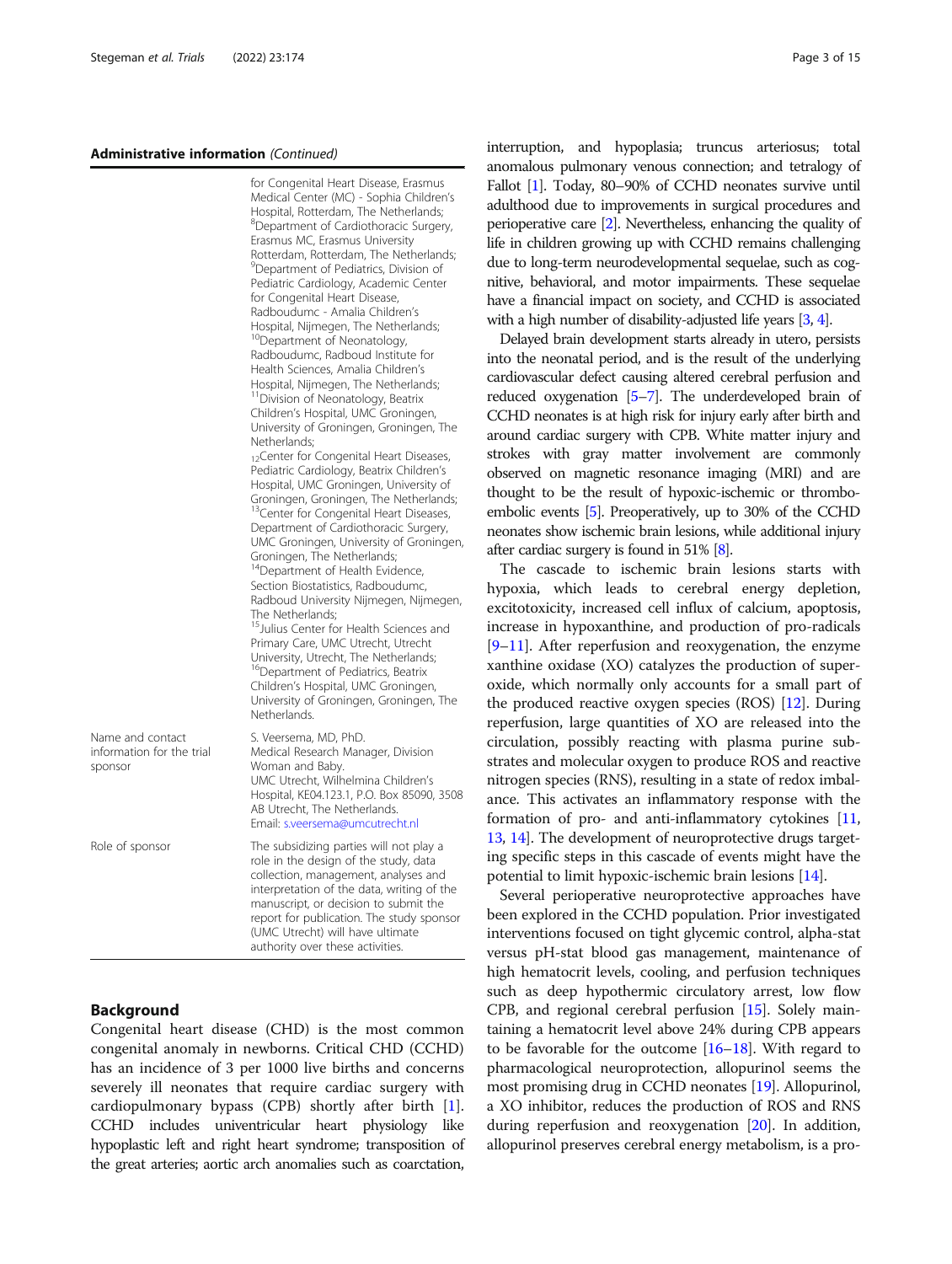radical chelator of non-protein bound iron, and has antiinflammatory properties [\[21](#page-13-0)–[24](#page-13-0)].

Prior animal and small neonatal studies suggest neuro- and cardioprotective effects of allopurinol [\[25\]](#page-13-0). Clancy et al. showed that the use of perioperative allopurinol resulted in a lower composite rate of clinical seizures, cardiac events, coma, and death in infants with hypoplastic left heart syndrome [\[26](#page-13-0)]. During intracardiac repair for tetralogy of Fallot, allopurinol had beneficial effects on the use of inotropes, duration of mechanical ventilation, and intensive care stay [\[24](#page-13-0)]. Postnatal administration of allopurinol improved neurodevelopmental outcomes in infants with moderate hypoxic-ischemic encephalopathy [\[27](#page-13-0)–[29\]](#page-14-0). Neuronal injury, as measured by S100B and neuroketal levels, was reduced after antenatal administration of allopurinol to fetuses suspected of hypoxia, especially in females. No severe side effects of allopurinol were observed in all previously performed neonatal studies, and neither in the currently ongoing ALBINO Study (NCT03162653) [\[24,](#page-13-0) [26](#page-13-0)–[33](#page-14-0)]. Only in 4.5% of mothers receiving allopurinol, reversible irritation of perivascular tissue was reported after intravenous administration [[30\]](#page-14-0).

Previous neuroprotective research in neonatal CCHD focused mainly on interventions exclusively in the perioperative period. However, brain injury occurs already preoperatively [\[8](#page-13-0), [34,](#page-14-0) [35\]](#page-14-0). Pretreatment with neuroprotective drugs as allopurinol, which blocks the cascade to ischemic brain lesions, should therefore be administered both early after birth and around cardiac surgery with CPB. Additionally, pre- and postoperative brain MRI are needed to evaluate the effects of postnatal and perioperative treatments on brain lesions separately. Perioperative MRI can be used as a "bridging biomarker" for long-term neurodevelopmental outcomes, since it is known that moderate to severe ischemic brain injury is associated with poorer outcomes at school-age [\[36](#page-14-0)].

Therefore, this phase III, randomized, quadrupleblinded, placebo-controlled, multicenter trial will evaluate CeRebrUm and CardIac protection with ALlopurinol in neonates with CCHD Requiring Cardiac Surgery with CPB (CRUCIAL). The aim of this study is to reduce moderate/severe ischemic and hemorrhagic brain injury and improve cardiac function and neurodevelopmental outcomes in CCHD children.

# Methods

The Standard Protocol Items: Recommendations for Interventional Trials (SPIRIT) checklist is provided in Additional file [1](#page-12-0) [\[37\]](#page-14-0).

# Trial design

The proposed study is a phase III, randomized, quadruple-blinded, placebo-controlled, multicenter trial for the superiority of allopurinol versus mannitol-

placebo. We hypothesize that allopurinol administration in neonates with CCHD will result in a 20% reduction in the primary outcome, which is defined as the presence of moderate to severe ischemic or hemorrhagic brain injury, being clinically too unstable for postoperative MRI, or mortality.

# Study setting

The trial will be conducted in 4 academic centers for CHD in the Netherlands: University Medical Center (UMC) Utrecht (sponsor), UMC Groningen, and Academic Center for Congenital Heart Disease (ACAHA) in Erasmus Medical Center (MC) Rotterdam and Radboudumc Nijmegen.

# Eligibility criteria

# Inclusion criteria

Neonates with a prenatally or postnatally confirmed diagnosis of CCHD requiring (anticipated) cardiac surgery with CBP within the first 4 weeks of life are eligible for inclusion. This includes neonates with the following cardiac defects: (1) transposition of the great arteries with or without a ventricular septal defect undergoing arterial switch operation with ventricular septal defect closure if needed; (2) univentricular hearts—hypoplastic left and right heart syndrome or variant undergoing Norwood stage I or Sano palliation; (3) aortic arch anomalies—interrupted, hypoplastic aortic arch, and/or coarctation of the aorta with or without intracardiac defects (ventricular/atrial septal defect or (sub)aortic stenosis) who undergo complete biventricular repair and/or aortic arch repair; and (4) other variants—truncus arteriosus, total anomalous pulmonary venous connection, or tetralogy of Fallot. Written informed consent of both parents is required prior to inclusion.

#### Exclusion criteria

Exclusion criteria include (1) inability to enroll the patient before the start of delivery in case of prenatal diagnosis or 24 h before surgery in case of postnatal diagnosis, (2) uncertainty antenatally whether the heart defect requires cardiac surgery with CPB within the first 4 weeks of life, (3) no anticipated need for CPB during cardiac surgery, (4) gestational age below 36 weeks or a birth weight less than 2000 g, and (5) the patient is deemed incurable or there is a decision of "comfort care only." Neonates with an underlying syndromic disorder, such as DiGeorge or trisomy 21 syndrome, are not excluded beforehand, as this will not affect the incidence of brain lesions in the composite primary outcome.

# Intervention

Allopurinol 100 mg powder for infusion (PFI) or mannitol-placebo 100 mg PFI is reconstituted in 10 ml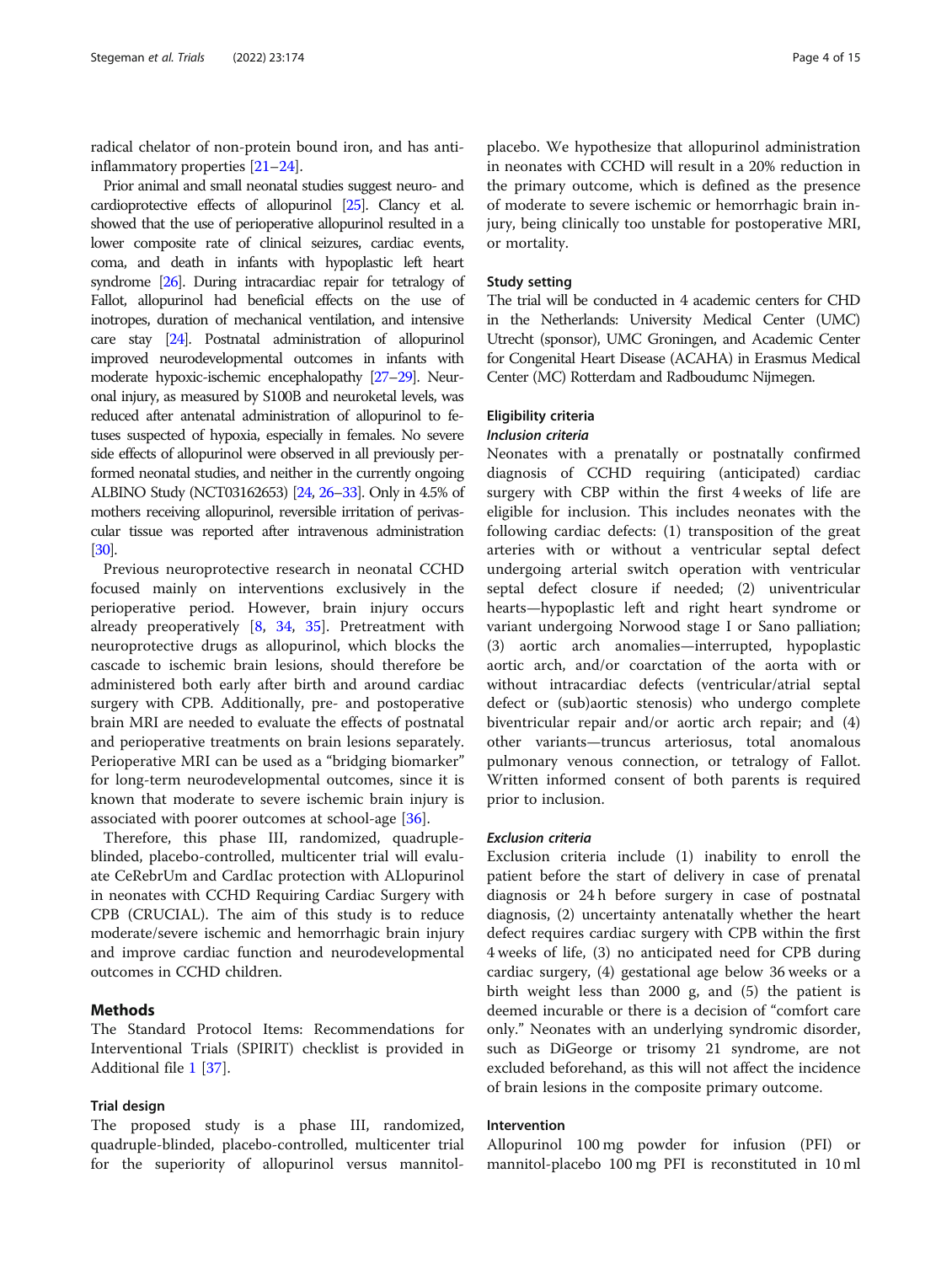sterile water for injection (WFI). Each dose of 20 mg/kg, corresponding to a concentration of 2 ml/kg, will be delivered through peripheral or central line infusion over 10 min using a syringe pump. Blinding is secured as mannitol-placebo PFI has an identical appearance as allopurinol PFI, and with a dose of 20 mg/kg, no clinical effects are expected from mannitol-placebo PFI administration [[38\]](#page-14-0). The study medication will be arranged in patient-dedicated boxes, containing 5 vials of PFI and WFI (prenatal group) or 3 vials of PFI and WFI (postnatal group).

#### Prenatal group

In neonates that are diagnosed with CCHD before birth, allopurinol PFI or mannitol-placebo PFI 20 mg/kg body weight per administration will be administered early postnatally (within 45 (max. 60) min after birth and 12 h after the first dose), preoperatively (12 h prior to cardiac surgery), intraoperatively (at the start of CPB), and postoperatively (24 h after surgery) (Fig. 1).

# Postnatal group

Neonates in whom CCHD is diagnosed after birth will only receive the pre-, intra-, and postoperative doses of allopurinol PFI or mannitol-placebo PFI (Fig. 1).

# Randomization and allocation concealment

Randomization will be performed by Ace Pharmaceuticals in blocking for both the prenatal and postnatal diagnosis group (by Randlist version 1.2 software). Stratification will be conducted per center and for a prenatal diagnosis or postnatal diagnosis of CCHD. The first available box of blinded study medication will be allocated by the study team to consecutive study subjects. Each box will be labeled with a unique medication identification number, which enables identification of treatment allocation for data analyses afterwards or emergency unblinding.

# Adherence to intervention protocol

To improve adherence to the intervention protocol, the study team will organize multiple training sessions for care providers. After completion of the intervention protocol, every patient-dedicated box will return to the study team. Prior to the destruction of the dispensed study medication, an independent monitor will check the drug accountability records.

# Criteria for discontinuing or modifying allocated interventions

A physician or local principal investigator may decide to terminate the administration of study medication due to safety concerns. The reason for premature discontinuation will be documented, and the outcome of these participants

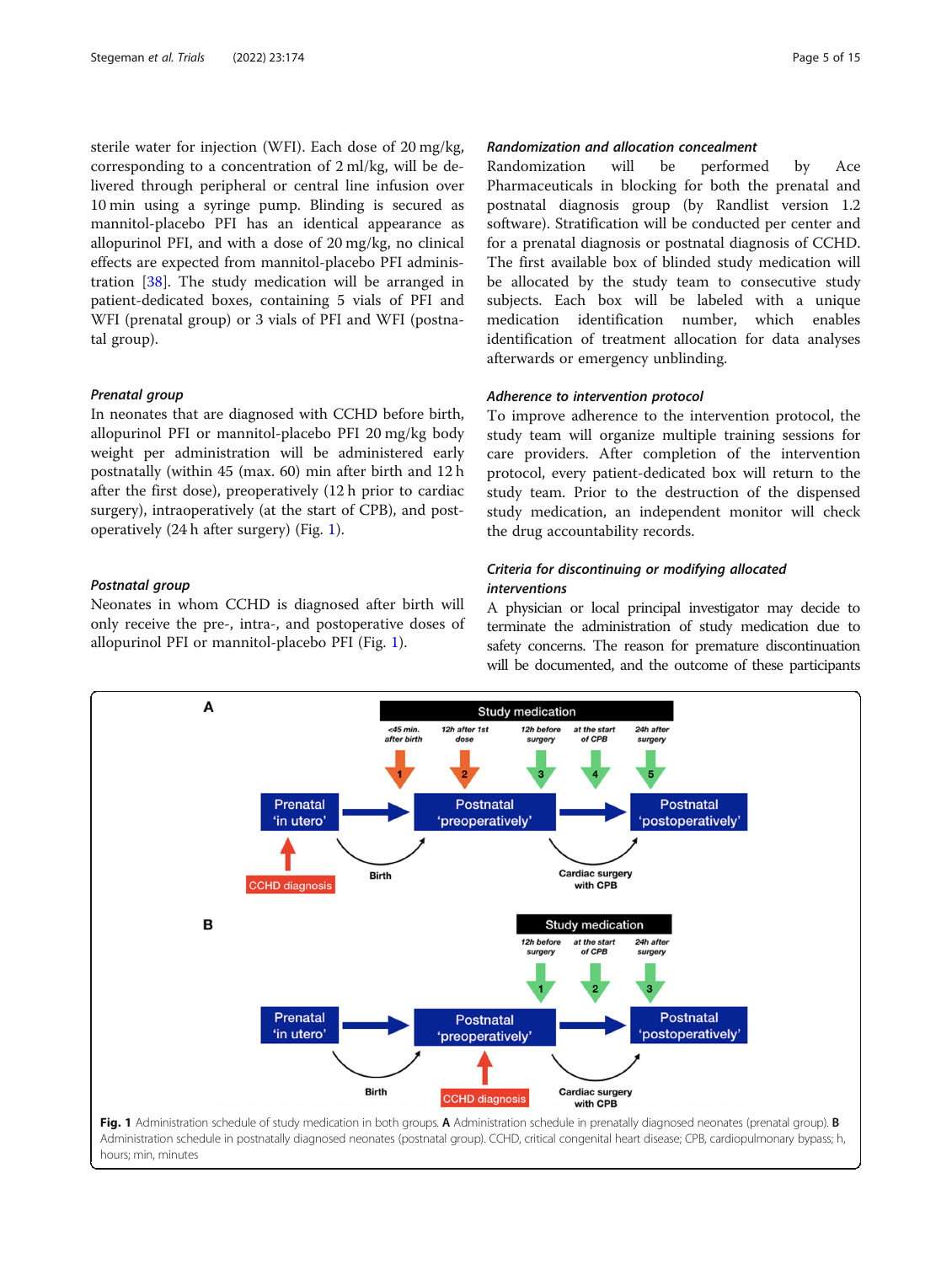will be included in the intention-to-treat analysis. Parents are allowed to withdraw the participation of their child from the trial at any time. If consent is withdrawn, no further study procedures will be performed. However, we will ask permission to continue data registration for intention-to-treat analysis.

### Concomitant treatment

Aside from the trial intervention, patients will be treated according to routine clinical practice in each participating center. Administration of open-label allopurinol will not be allowed.

# **Outcomes**

The period of primary and secondary outcome assessments for every participant will be a total of 24 months.

#### Primary outcome

The primary composite endpoint, assessed within 1 month after neonatal cardiac surgery with CPB, is defined by the presence of moderate/severe ischemic or hemorrhagic parenchymal brain injury on postoperative MRI or being clinically too unstable for postoperative MRI or mortality. All postoperative MRI scans will be assessed centrally and blinded in the UMC Utrecht by 2 experienced neuro-neonatologists. Moderate brain injury is defined as 4–6 white matter lesions < 2 mm or 1–2 lesions 2–4 mm, single focal infarction of the gray matter > 2 mm, or a single hemorrhage (including cerebellar) 2–5 mm. Severe brain injury is defined as > 6 white matter lesions < 2 mm or > 2 lesions 2–4 mm or lesion(s) > 4 mm, infarction with involvement of both the gray and white matter, multiple infarctions of the gray matter, multiple hemorrhages or a single hemorrhage (including cerebellar) > 5 mm, or involvement of the posterior limb of the internal capsule (motor tracts) or radiatio optica (visual tracts) [[8](#page-13-0)]. The patient is deemed "too unstable for postoperative MRI" when the clinical team considers (transport to) MRI too risky due to hemodynamic instability, e.g., need for inotropic support, (septic) shock, or cardiac arrhythmias.

#### Secondary outcomes

The secondary outcomes that will be compared between the allopurinol and mannitol-placebo groups are presented in Table [1](#page-6-0) and include the five elements (domain, specific measurement, specific metric, method of aggregation, and time point) as described by Zarin et al. and Saldanha et al. [\[55,](#page-14-0) [56\]](#page-14-0).

#### Study procedures and visits

An overview of consecutive study procedures and visits for participants is listed in Fig. [2](#page-8-0).

# Brain MRI

Brain MRI will be performed pre- and postoperatively on a 1.5- or 3.0-T MRI scanner to assess the presence, severity, and volume of ischemic and hemorrhagic parenchymal brain lesions. The MRI scanning protocol includes at least T1-, T2-, diffusion-, and susceptibilityweighted imaging and MR venography [[8,](#page-13-0) [39,](#page-14-0) [41\]](#page-14-0). Preoperative MRI will take place within 4–7 days after birth or at least preoperatively. Postoperative MRI will take place preferably within 5–10 days after surgery or at least within 1 month following CPB.

### Echocardiography

Echocardiography will also be executed pre- and postoperatively, preferably on the same day as the brain MRI, to evaluate potential cardioprotective effects of allopurinol [\[57](#page-14-0)]. The echocardiography protocol emphasizes on cardiac systolic and diastolic function, including global ventricular function, ejection (Simpson's biplane method or four-dimensional) and shortening fraction, ventricular dimensions, velocity over the cardiac valves (pulsed/continuous wave Doppler), cardiac valve insufficiency, longitudinal strain and tissue Doppler imaging (myocardial deformation indices), and systolic and diastolic pulmonic vein flow [\[44](#page-14-0)].

#### Neuromonitoring

Brain function will be assessed by amplitude-integrated electroencephalography (aEEG) and oxygenation by near-infrared spectroscopy (NIRS) at defined time points after birth (0–3, 3–6, 6–12, 12–24, 24–36 h) and surgery (0–3, 3–6, 6–12, 12–24, 24–48, 48–72 h) [[45,](#page-14-0) [47\]](#page-14-0). Dominant background pattern and changes in background pattern over time (continuous normal voltage, discontinuous normal voltage, burst suppression, continuous low voltage, flat trace) and presence of sleep-wake cycling and seizure activity (absent, single seizure, repetitive seizures, status epilepticus, including response to antiepileptic drugs) will be identified with aEEG [[45\]](#page-14-0). The mean regional cerebral oxygen saturation  $(rScO<sub>2</sub>)$ , lowest rScO<sub>2</sub> (%), and duration of rScO<sub>2</sub> < 45% will be assessed by NIRS [[47\]](#page-14-0). Neuromonitoring will be performed after birth with continuation for at least 24 h, and after surgery with continuation for at least 48 h.

#### Neurodevelopmental follow-up

At 3 months, general movements will be systematically recorded and assessed, including a detailed score of the entire motor repertoire, using the motor optimality score [[49](#page-14-0), [50](#page-14-0)]. At 24 months, motor, cognitive, and language development will be scored with the Bayley Scales of Infant and Toddler Development - Third Edition, Dutch Norms (Bayley-III-NL), and neurological examination to objectify possible cerebral palsy is performed. An average Bayley-III-NL score is 100, one standard deviation above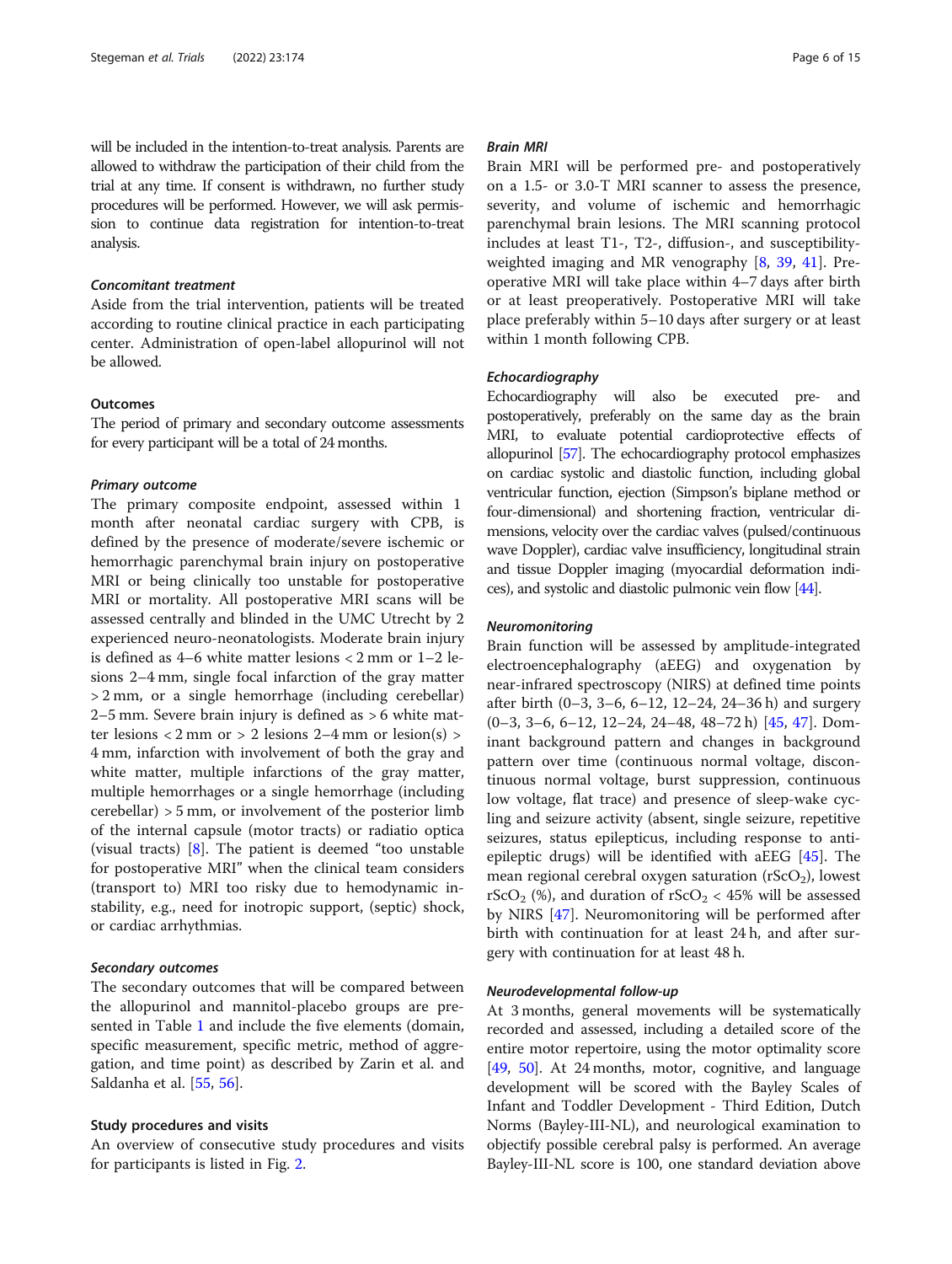# <span id="page-6-0"></span>Table 1 Secondary outcomes

| Domain<br><b>Specific measurement</b>                       |                                                                                                                                                                                                                                                                                                                                                                                                                                                                                                                                                                           | Specific metric                                                                                                                                                                                        | Method of aggregation                                                                                                                                       | Time point                                                                                                                       |  |  |
|-------------------------------------------------------------|---------------------------------------------------------------------------------------------------------------------------------------------------------------------------------------------------------------------------------------------------------------------------------------------------------------------------------------------------------------------------------------------------------------------------------------------------------------------------------------------------------------------------------------------------------------------------|--------------------------------------------------------------------------------------------------------------------------------------------------------------------------------------------------------|-------------------------------------------------------------------------------------------------------------------------------------------------------------|----------------------------------------------------------------------------------------------------------------------------------|--|--|
| Brain injury<br>severity                                    | Brain injury severity score,<br>determined by the assessment<br>of brain injury on MRI in the<br>deep gray matter, white matter,<br>cortex, and cerebellum [39, 40].                                                                                                                                                                                                                                                                                                                                                                                                      | Preoperative brain injury<br>severity score, postoperative<br>brain injury severity score, and<br>change between pre- and<br>postoperative brain injury<br>severity score                              | Mean (and SD) or median<br>(and IQR) per group                                                                                                              | Preoperative (4-7 days after<br>birth)<br>Postoperative (5-10 days after<br>surgery or at least within 1<br>month after surgery) |  |  |
| White matter<br>injury volume                               | White matter injury volume<br>(mm <sup>3</sup> ), determined by manual<br>segmentation with 3D-Slicer or<br>ITK-SNAP 2.0 [41-43].                                                                                                                                                                                                                                                                                                                                                                                                                                         | Preoperative white matter<br>injury volume, postoperative<br>white matter injury volume,<br>and change between pre- and<br>postoperative white matter<br>injury volume                                 | Mean (and SD) or median<br>(and IQR) per group                                                                                                              | Preoperative (4-7 days after<br>birth)<br>Postoperative (5-10 days after<br>surgery or at least within 1<br>month after surgery) |  |  |
| Echocardiographic<br>systolic and<br>diastolic function     | Echocardiographic assessment<br>of global ventricular function<br>(normal, mildly reduced,<br>moderately reduced, severely<br>reduced); ejection fraction (%);<br>shortening fraction (%);<br>ventricular dimensions (mm, Z-<br>score corrected for BMI);<br>velocity over the cardiac valves,<br>i.e., Vpeak (m/s) and Vmean (m/<br>s); cardiac valve insufficiency<br>(no, mild, moderate, severe);<br>longitudinal strain (%) and<br>tissue Doppler imaging<br>(myocardial deformation indices<br>(m/s)); and systolic and diastolic<br>pulmonic vein flow (m/s) [44]. | Preoperative echocardiographic<br>measurements, postoperative<br>echocardiographic<br>measurements, and change<br>between pre- and<br>postoperative<br>echocardiographic<br>measurements               | Distribution per group for<br>categorical variables and<br>mean (and SD) or median<br>(and IQR) per group for<br>continuous variables                       | Preoperative (4-7 days after<br>birth)<br>Postoperative (5-10 days after<br>surgery or at least within 1<br>month after surgery) |  |  |
| Seizure activity                                            | Presence or absence of seizure<br>activity on aEEG [45, 46].                                                                                                                                                                                                                                                                                                                                                                                                                                                                                                              | Postnatal seizure activity and<br>postoperative seizure activity                                                                                                                                       | Proportion of neonates<br>with seizure activity per<br>group                                                                                                | Postnatal (until at least 24 h<br>after birth)<br>Postoperative (until at least 48 h<br>after surgery)                           |  |  |
| Regional cerebral<br>oxygen saturation                      | Regional cerebral oxygen<br>saturation (%), lowest regional<br>cerebral oxygen saturation (%),<br>and duration of regional<br>cerebral oxygen saturation <<br>45% (minutes) will be assessed<br>by NIRS in intervals 0-3, 3-6, 6-<br>12, 12-24, and 24-36 h after<br>birth and 0-3, 3-6, 6-12, 12-24,<br>24-48, and 48-72 h after<br>surgery [47, 48].                                                                                                                                                                                                                    | Postnatal regional cerebral<br>oxygen saturation,<br>postoperative regional cerebral<br>oxygen saturation, and change<br>between postnatal and<br>postoperative regional cerebral<br>oxygen saturation | Mean (and SD) or median<br>(and IQR) per group                                                                                                              | Postnatal (until at least 24 h<br>after birth)<br>Postoperative (until at least 48 h<br>after surgery)                           |  |  |
| General<br>movements                                        | Assessment of general<br>movements, using the motor<br>optimality score [49-51].                                                                                                                                                                                                                                                                                                                                                                                                                                                                                          | Motor optimality score at 3<br>months                                                                                                                                                                  | Mean (and SD) or median 3 months<br>(and IQR) per group                                                                                                     |                                                                                                                                  |  |  |
| Motor, cognitive,<br>and speech/<br>language<br>development | Motor, cognitive, and language<br>composite score of the Bayley-<br>III-NL. An average Bayley-III-NL<br>score is 100; one SD above or<br>below the mean concerns 15<br>points [52].                                                                                                                                                                                                                                                                                                                                                                                       | Motor, cognitive, and language<br>composite score at 24 months                                                                                                                                         | (and IQR) per group and<br>proportion per group<br>below 1 SD                                                                                               |                                                                                                                                  |  |  |
| Quality of life                                             | Parent-reported quality of life<br>score using the TNO-AZL Pre-<br>school Children's Health-Related<br>Quality of Life questionnaire<br>$[53]$ .                                                                                                                                                                                                                                                                                                                                                                                                                          | Parent-reported quality of life<br>score at 24 months<br>(and IQR) per group                                                                                                                           |                                                                                                                                                             |                                                                                                                                  |  |  |
| Cost-effectiveness<br>of allopurinol                        | Questionnaires on the need for<br>healthcare resources,<br>productivity losses of parents,<br>and expenses borne by families.<br>Healthcare and societal costs<br>will be determined with the                                                                                                                                                                                                                                                                                                                                                                             | 3 months; healthcare and<br>societal costs at 24 months                                                                                                                                                | Mean (and SD) or median 24 months<br>Mean (and SD) or median 24 months<br>Healthcare and societal costs at Mean (and SD) per group<br>3 months<br>24 months |                                                                                                                                  |  |  |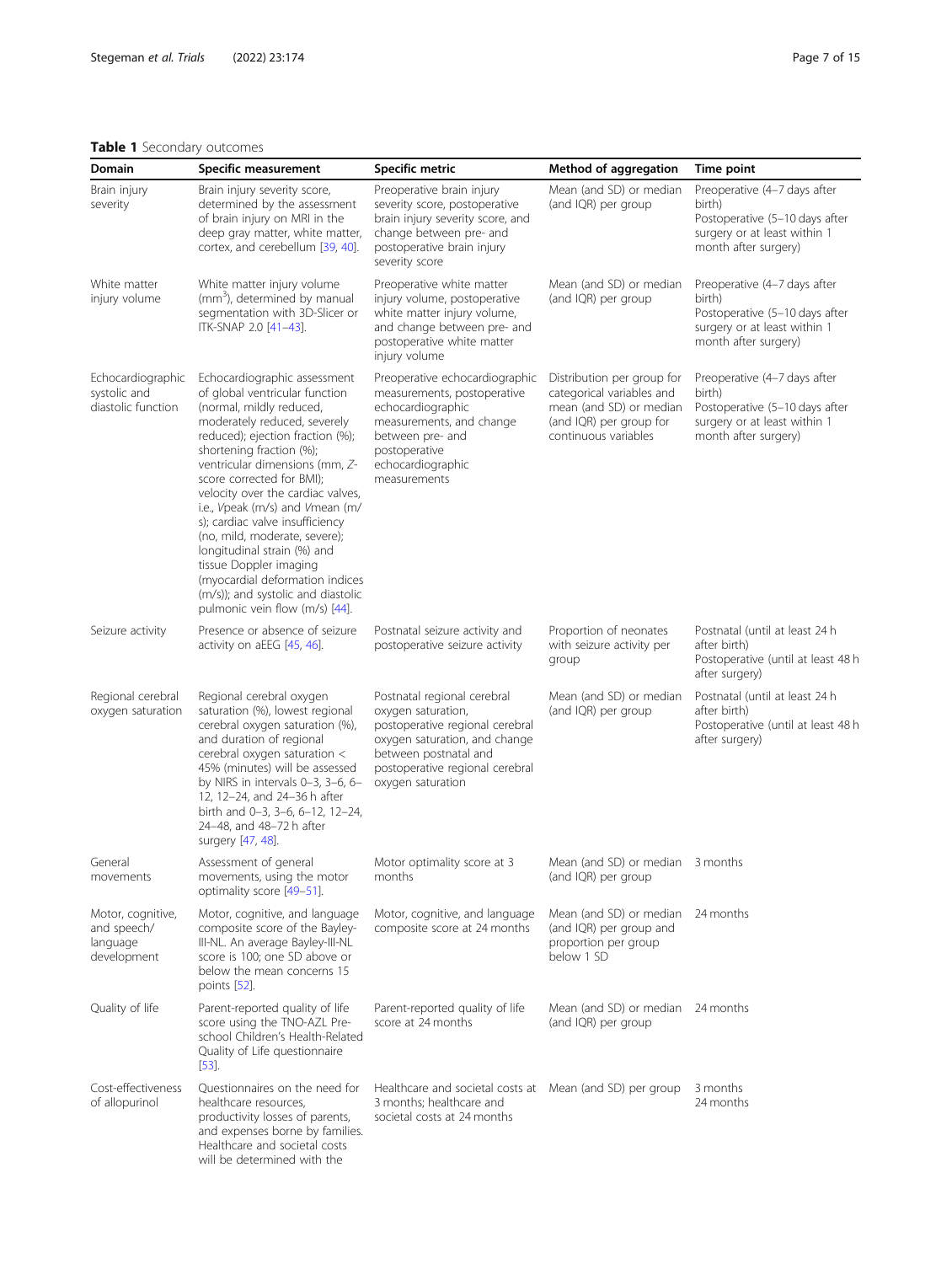# Table 1 Secondary outcomes (Continued)

| Domain                                           | Specific measurement                                                                                                                                                                                                                                                                                                                                    | Specific metric                                                                                                                                                                                                                 | Method of aggregation                                                       | Time point                                                                                                                                                                                                                                                                                                           |
|--------------------------------------------------|---------------------------------------------------------------------------------------------------------------------------------------------------------------------------------------------------------------------------------------------------------------------------------------------------------------------------------------------------------|---------------------------------------------------------------------------------------------------------------------------------------------------------------------------------------------------------------------------------|-----------------------------------------------------------------------------|----------------------------------------------------------------------------------------------------------------------------------------------------------------------------------------------------------------------------------------------------------------------------------------------------------------------|
|                                                  | Dutch guidelines for health<br>economic evaluation.                                                                                                                                                                                                                                                                                                     |                                                                                                                                                                                                                                 |                                                                             |                                                                                                                                                                                                                                                                                                                      |
| Cost-effectiveness<br>of allopurinol             | Length of hospitalization and<br>intensive care stay (days) and<br>costs associated with<br>hospitalization using standard<br>unit prices from Dutch<br>quidelines for health economic<br>evaluation.                                                                                                                                                   | Healthcare costs                                                                                                                                                                                                                | Mean (and SD) per group                                                     | 24 months                                                                                                                                                                                                                                                                                                            |
| Cost-effectiveness<br>of allopurinol             | Motor, cognitive, and language<br>composite score of the Bayley-<br>III-NL [52] and healthcare and<br>societal costs. Healthcare and<br>societal costs will be deter-<br>mined with the Dutch guide-<br>lines for health economic<br>evaluation.                                                                                                        | Bayley-III-NL score, healthcare,<br>and societal costs                                                                                                                                                                          | Cost per point<br>improvement in<br>neurodevelopmental<br>outcome per group | 24 months                                                                                                                                                                                                                                                                                                            |
| Pharmacokinetic<br>evaluation of<br>allopurinol  | Allopurinol, oxypurinol,<br>hypoxanthine, xanthine, and<br>uric acid levels (mg/L) will be<br>measured in blood samples<br>collected around birth and<br>surgery in 24 patients with a<br>prenatal diagnosis [20, 32, 33,<br>54].                                                                                                                       | Allopurinol, oxypurinol,<br>hypoxanthine, xanthine, and<br>uric acid levels (mg/L)                                                                                                                                              | Mean (and SD) or median<br>(and IQR)                                        | Postnatal (umbilical cord and<br>15-60 min, 4 h, 12 h, 13-14 h,<br>24 h, 36-48 h, and 96-168 h<br>after birth)<br>Perioperative (0-3 h before<br>dose 3, 1-3 h after dose 3, 0-1<br>h before dose 4, at the end of<br>CPB, 4 h after surgery, 0-3 h<br>before dose 5, 1-3 h after dose<br>5, and 48 h after surgery) |
| Redox and<br>antioxidant state<br>of allopurinol | Enzyme-linked immunosorbent<br>assay will be used to measure<br>hypoxic tissue injury, overall<br>redox and antioxidant state,<br>lipid peroxidation, protein<br>oxidation, and nitrosative state.<br>Mass spectrometry will be used<br>to determine allopurinol,<br>oxypurinol, non-protein bound<br>iron, and xanthine oxidase<br>levels (mg/L) [12]. | Hypoxic tissue injury, overall<br>redox and antioxidant state.<br>lipid peroxidation, protein<br>oxidation, and nitrosative state<br>Allopurinol, oxypurinol, non-<br>protein bound iron, and<br>xanthine oxidase levels (mg/L) | Mean (and SD) or median<br>(and IQR) per group                              | Postnatal (umbilical cord)<br>Perioperative (directly before<br>surgery and 6 h, 1 day, 2 days,<br>and 4 days after surgery)                                                                                                                                                                                         |

Abbreviations: aEEG Amplitude-integrated electroencephalography, Bayley-III-NL Bayley Scales of Infant and Toddler Development - Third Edition - Dutch Norms, BMI body mass index, CCHD critical congenital heart disease, CPB cardiopulmonary bypass, IQR interquartile range, MRI magnetic resonance imaging, NIRS nearinfrared spectroscopy, SD standard deviation

or below the mean concerns 15 points [\[52\]](#page-14-0). Children with an underlying syndromic disorder will be analyzed separately, as this group is expected to score lower on neurodevelopmental outcomes [[58](#page-14-0)].

# Cost measurement

The use of healthcare resources, productivity losses of parents, and expenses borne by families will be collected with questionnaires among parents during follow-up visits at 3 and 24 months. In addition, we will monitor the length of intensive care stay and hospitalization during the trial and estimate the costs associated with hospitalization using standard unit prices from the Dutch guidelines for health economic evaluation.

# Quality of life

The TNO-AZL Preschool Children's Health-Related Quality of Life Questionnaire for parents is a systematic, valid, and reliable tool that will be used to score the quality of life of CCHD infants at the age of 24 months [\[53\]](#page-14-0).

#### Pharmacokinetics of allopurinol

In the first 24 neonates with a prenatal CCHD diagnosis in the UMC Utrecht, blood samples will be collected postnatally and perioperatively for pharmacokinetic evaluation of allopurinol. It is expected—depending on the randomization—that approximately 12 of these neonates received allopurinol PFI and 12 mannitolplacebo PFI. This analysis will be performed to extend knowledge on the current pharmacokinetic data of allopurinol, oxypurinol, hypoxanthine, xanthine, and uric acid and to establish if expected target concentrations of allopurinol  $> 2 \text{ mg/L}$  are reached in CCHD neonates [[54](#page-14-0)]. Blood sampling will be combined with clinically indicated samples and will be taken from pre-existent arterial or venous access lines.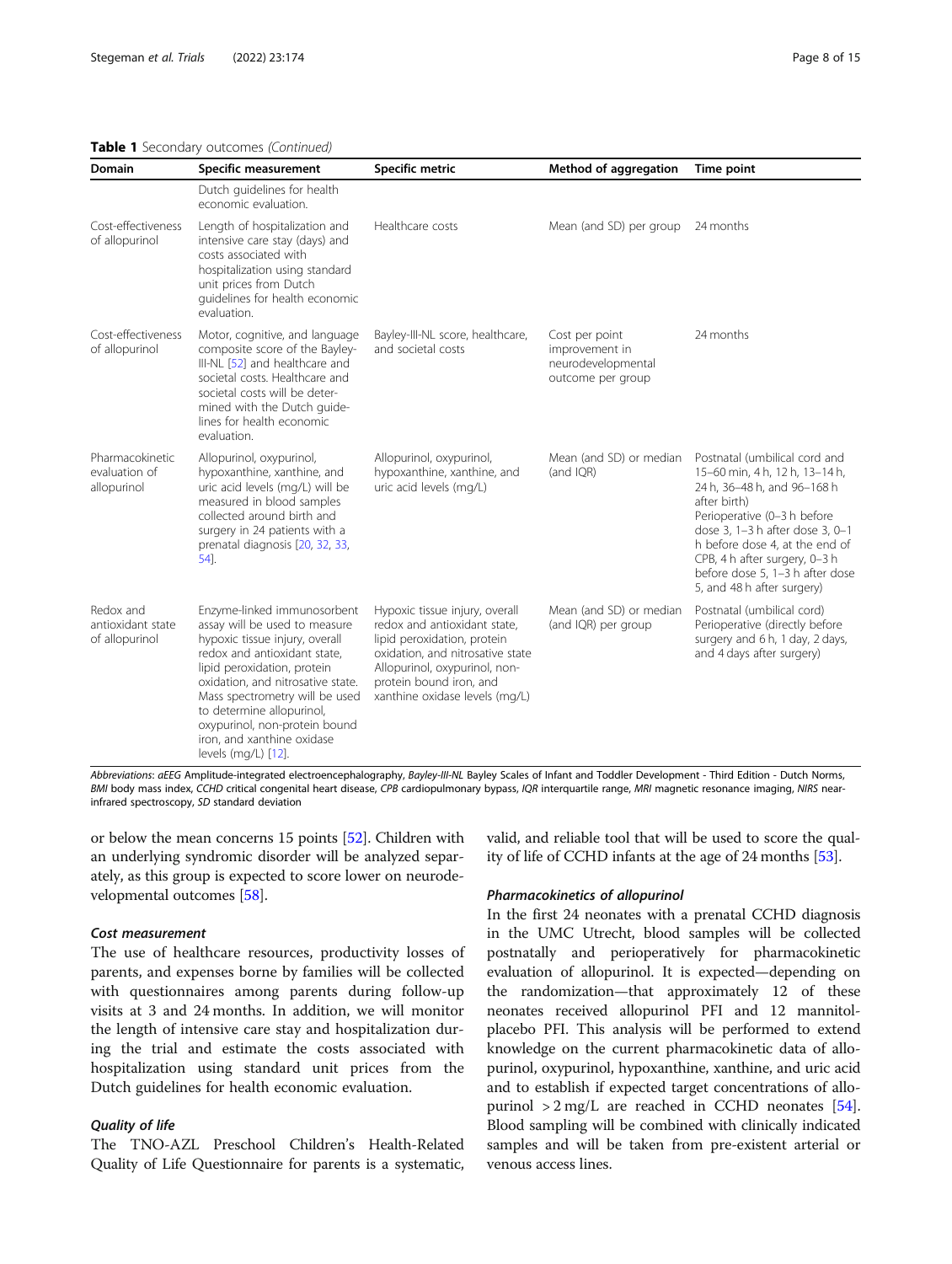<span id="page-8-0"></span>

|                               | <b>STUDY PERIODS</b> |                           |                             |                       |                   |                                        |                              |                  |           |
|-------------------------------|----------------------|---------------------------|-----------------------------|-----------------------|-------------------|----------------------------------------|------------------------------|------------------|-----------|
|                               | PRENATALLY           | <b>POSTNATALLY</b>        |                             | <b>PREOPERATIVELY</b> | <b>SURGERY</b>    | <b>POSTOPERATIVELY</b>                 |                              | <b>FOLLOW-UP</b> |           |
| <b>ENROLMENT</b>              |                      |                           |                             |                       |                   |                                        |                              |                  |           |
| <b>Eligibility screening</b>  | $\bullet$            |                           | $\circ$                     |                       |                   |                                        |                              |                  |           |
| Informed consent              | ٠                    |                           | $\circ$                     |                       |                   |                                        |                              |                  |           |
| Allocation                    |                      | ٠                         |                             | $\circ$               |                   |                                        |                              |                  |           |
| <b>INTERVENTIONS</b>          |                      |                           |                             |                       |                   |                                        |                              |                  |           |
| Allopurinol PFI or            |                      |                           |                             | $\bullet$             | $\bullet$         |                                        |                              |                  |           |
| Mannitol-Placebo PFI          |                      |                           |                             |                       |                   | $\bullet$                              |                              |                  |           |
| <b>ASSESSMENTS</b>            |                      |                           |                             |                       |                   |                                        |                              |                  |           |
|                               |                      | $24 - 36h$<br>after birth | $4 - 7$ days<br>after birth | 12h before<br>surgery | During<br>surgery | <b>Until 48 - 72h</b><br>after surgery | 5 - 10 days<br>after surgery | 3 months         | 24 months |
| <b>Brain MRI</b>              |                      |                           | $\bullet$                   |                       |                   |                                        | $\bullet$                    |                  |           |
| Echocardiography              |                      |                           | $\bullet$                   |                       |                   |                                        | $\bullet$                    |                  |           |
| Neuromonitoring aEEG/NIRS     |                      | ٠                         |                             |                       |                   | $\bullet$                              |                              |                  |           |
| General movements             |                      |                           |                             |                       |                   |                                        |                              | $\bullet$        |           |
| Bayley-III-NL                 |                      |                           |                             |                       |                   |                                        |                              |                  | $\bullet$ |
| HTA questionnaire             |                      |                           |                             |                       |                   |                                        |                              | $\bullet$        | $\bullet$ |
| TAPQoL questionnaire          |                      |                           |                             |                       |                   |                                        |                              |                  | $\bullet$ |
| Redox and antioxidant status* |                      | ٠                         |                             | $\bullet$             | $\bullet$         | $\bullet$                              |                              |                  |           |
| Pharmacokinetics**            |                      | $\bullet$                 | ٠                           | ٠                     | ٠                 | ٠                                      |                              |                  |           |
| <b>SAFETY</b>                 |                      |                           |                             |                       |                   |                                        |                              |                  |           |
| Adverse events                |                      |                           | $\bullet$                   | $\bullet$             | $\bullet$         | $\bullet$                              |                              | $\bullet$        |           |

Fig. 2 Participant timeline. Black circles (●) indicate neonates with a prenatal CCHD diagnosis. White circles (○) indicate neonates with a postnatal CCHD diagnosis. \*In included subjects from the Erasmus Medical Center Rotterdam and University Medical Center Utrecht. \*\*In the first 24 subjects with a prenatal CCHD diagnosis in UMC Utrecht. aEEG, amplitude-integrated electroencephalography; Bayley-III-NL, Bayley Scales of Infant and Toddler Development - Third Edition - Dutch Norms; CCHD, critical congenital heart disease; h, hours; HTA, health technology assessment; MRI, magnetic resonance imaging; NIRS, near-infrared spectroscopy; TAPQoL, TNO-AZL preschool children's health-related quality of life

# Redox state

In order to quantify and assess the antioxidant properties of allopurinol after ischemia-reperfusion events and correlate redox biology to ischemiareperfusion status, additional blood and urine samples of included subjects from the Erasmus MC Rotterdam and UMC Utrecht will be collected at fixed intervals (umbilical cord, preoperatively, 6 h postoperatively, and on days 1, 2, and 4 postoperatively). Using enzyme-linked immunosorbent assay, ROS analyses will be performed, including hypoxic tissue injury, overall redox and antioxidant state, lipid peroxidation, protein oxidation, and nitrosative state. Mass spectrometry will be used to determine allopurinol, oxypurinol, non-protein bound iron, and XO levels. The resultant molecular framework will provide a redox biological basis for allopurinol suppletion and couple the restoration of the redox imbalance to cerebral hypoxia-ischemia.

# Statistical analysis

# Primary analysis

The primary analysis will be the Z-test for the difference of proportions between the allopurinol group and mannitol-placebo group on the primary composite endpoint. This primary analysis will be performed on the total study population and the subgroup of neonates with a prenatal diagnosis of CCHD, where significance for the prenatal group is only declared if the overall result has been demonstrated.

#### Interim analysis

One interim analysis, with the option to stop for efficacy or futility, is planned after outcomes are available for 50% of the patients. Stopping for efficacy at the interim analysis is based on the O'Brien-Fleming type alphaspending function, which corresponds to a significance level of 0.0054 (two-sided) if the interim analysis is at exactly 50% of the planned sample size. Early stopping is only considered when the O'Brien-Fleming criteria are met for both the analysis on the full population and the subgroup with prenatal diagnosis. Statistical testing at completion will follow the same hierarchy, at the O'Brien-Fleming adjusted two-sided alpha level. The overall type I error remains controlled at the 5% twosided, in view of the hierarchical procedure. An independent statistician and a data monitoring committee (DMC) have access to the interim results. The DMC will advise the principal investigator on the continuation of the trial. The principal investigator is responsible for deciding to continue, modify, or terminate the trial.

# Secondary analysis

Secondary analysis is based on the comparisons of secondary outcomes between the allopurinol and mannitol-placebo group, both for the total study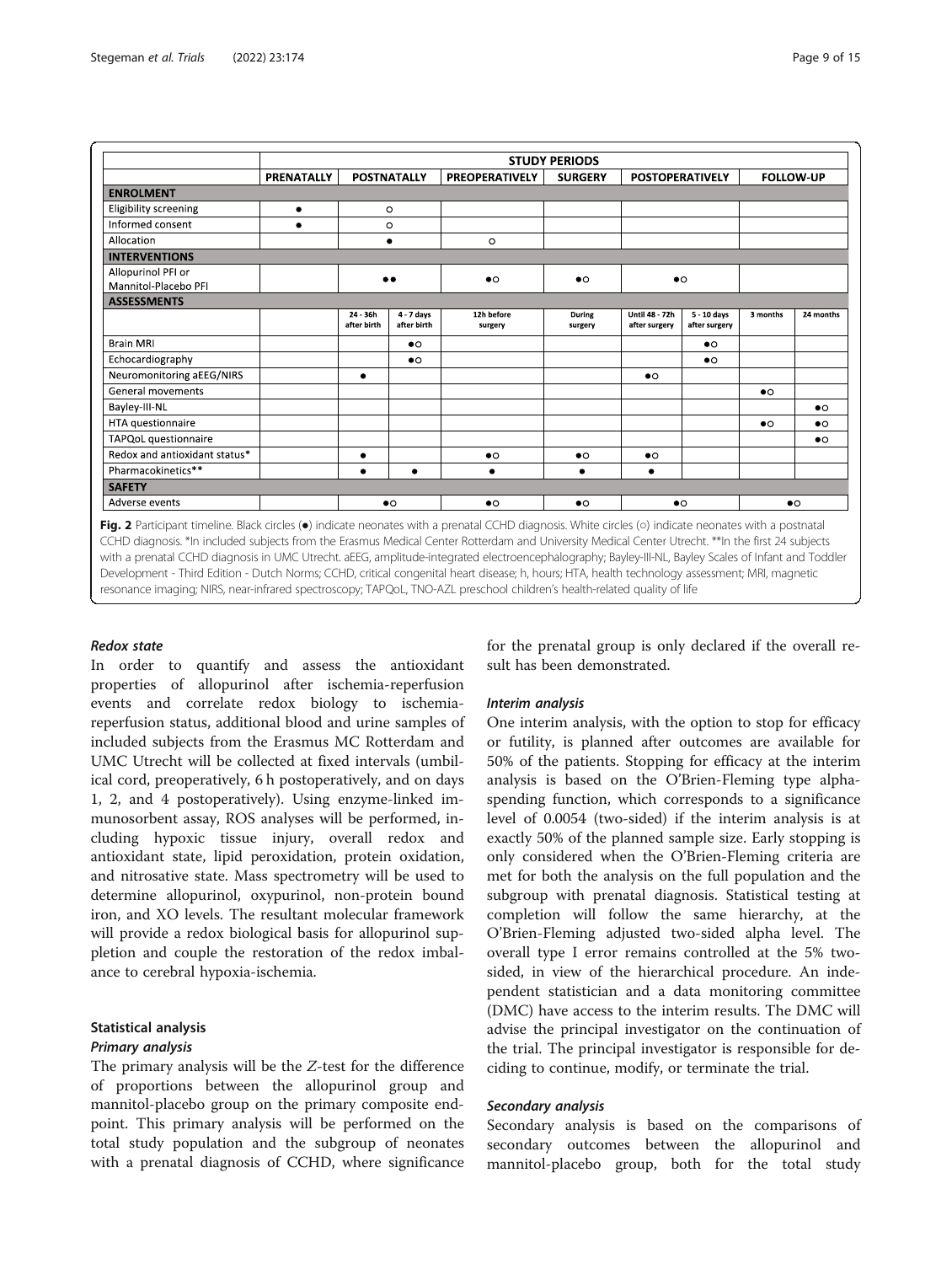population and separately for subgroups of CCHD. Additionally, a secondary analysis will be performed to assess an interaction with gender, as females possibly benefit more from allopurinol administration than males [\[30](#page-14-0)]. Descriptive statistics will be applied, including the independent sample t-test or the Mann-Whitney U-test for continuous data and Pearson's chi-square test for categorical data. Safety analyses will be based on incidences of (serious) adverse events in both groups.

#### Cost-effectiveness analysis

The mean costs from a healthcare and societal perspective will be calculated for both treatment groups over a 24 month observation period. Cost differences between both groups will be related to the differences in neurodevelopment, as observed with the Bayley-III-NL. Incremental cost-effectiveness will be expressed as cost per point improvement in neurodevelopmental outcomes. Probabilistic sensitivity analysis will be done with bias-corrected bootstrap analysis with 5000 samples. Cost-effectiveness planes and acceptability curves will be plotted.

# Sample size

The sample size is calculated based on an assumed reduction in (absolute) incidence of 20% in the more prevalent subgroup of prenatal diagnosis (± 80% of the total population, control event rate assumed 71%) and a reduction of 9% in the postnatal diagnosis group  $(\pm 20\%)$ of the population, control event rate assumed 55%). With a total sample size of 236 CCHD neonates, of which 188 in the prenatal subgroup and 48 in the postnatal subgroup, the study has approximately 80% power to demonstrate the advantage of allopurinol in the total group with a two-sided alpha of 5%. The power of the hierarchical testing strategy is only slightly affected, given the large proportion of the prenatal group (80%). The effect sizes are a relevant and viable expectation and are based on the results of previous neuroprotective studies on head cooling in neonatal encephalopathy and perioperative allopurinol administration in CCHD neonates [[26](#page-13-0), [59\]](#page-14-0). RStudio version 3.6.1 was used for the sample size analysis.

Participants will be substituted in the following cases: (1) when cardiac surgery with CPB in the first month of life is unexpectedly not required or (2) when there is consent withdrawal before postoperative MRI. It is to be expected that these cases rarely occur.

# Statistical methods to handle missing data

All randomized participants will be included in an intention-to-treat analysis, i.e., participants who prematurely discontinue the study intervention will be analyzed according to the group they were initially allocated

[[60\]](#page-14-0). Missing data will be handled with multiple imputation.

#### Study duration

It is estimated that approximately 115 CCHD neonates will be eligible for the study in the participating centers each year. Based on a previous neuroprotective trial and pilot study in our center, we expect an inclusion rate of approximately 80%  $[61]$  $[61]$ . A duration of 5 years, including an inclusion period of 3 years (corresponding to 80 CCHD neonates per year and an inclusion rate of 70%) and a 2-year follow-up, is expected to be feasible for study completion.

### Data management and monitoring

Senior data managers from the UMC Utrecht (sponsor) will supervise and assist data management during the trial. A data management system (Castor Electronic Data Capture) will be used to enter relevant data of each participant in electronic case report forms (eCRFs). These forms are created by the study team and include items on baseline, study medication, imaging, adverse events, clinical characteristics, and all primary and secondary outcomes. In the eCRFs, the participants will be pseudonymized and presented with their study identification number and allocation number. Castor Electronic Data Capture complies fully with Good Clinical Practice guidelines; the data will be traceable from logging in to data modification. The electronic database is secured through role-based access: only the study team will have access to the database, after permission from the principal investigator. Complex validation rules in the CRF are available to ensure that the collected data is complete, consistent, and correct. Additionally, we built in range checks for data values to promote data quality. Source data will be stored securely in each participating center. The imaging data will be shared via the Research Digital Imaging and Communications in Medicine server of the sponsor. An independent monitor will perform routine inspections at each study site to secure study integrity and quality of data. The case report forms and futher details on data management procedures are available upon request from the corresponding author.

#### Safety

An independent DMC with extensive clinical research experience will evaluate the safety and efficacy data at regular intervals and advise on the results of the planned interim analysis. This DMC consists of a pediatric neurologist, pediatric intensivist, pediatric cardiologist, and a clinical epidemiologist. The study team will screen the medical records of participants daily to identify any adverse events. In addition, we will instruct the parents/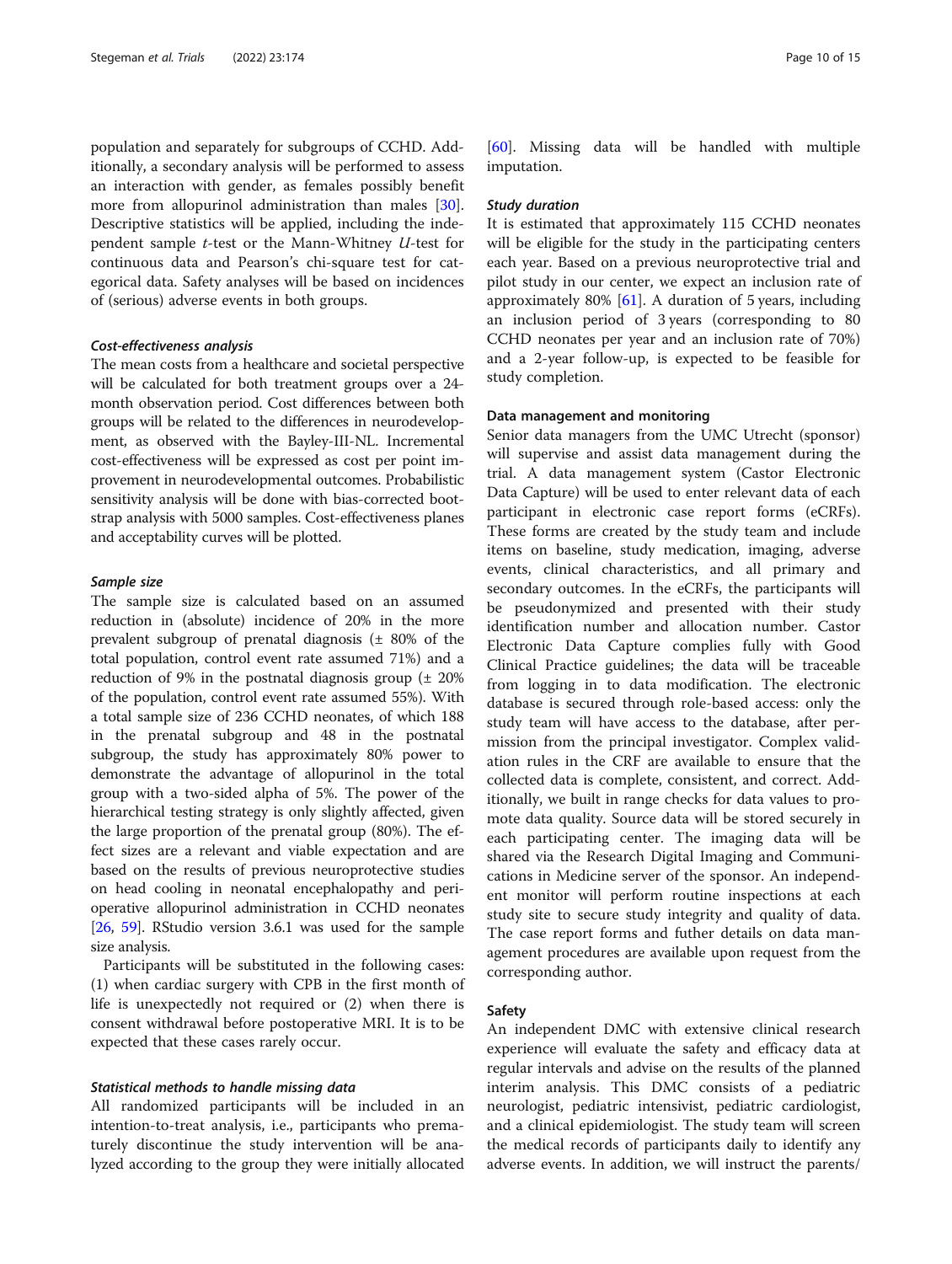legal guardians to contact the study team if adverse events occur during the follow-up period of 24 months. The nature, severity, and causal relationship with the study medication of each adverse event occurring during the trial will be evaluated. All details, such as duration, clinical symptoms, treatment, and outcome of the event, are recorded by the study team on case report forms. The Medical Dictionary for Regulatory Activities Terminology will be used for the coding of adverse events. Unexpected serious adverse events will be reported to the Medical Research Ethical Committee and DMC. It is known that CCHD and cardiac surgery itself can result in several adverse events. Therefore, expected diseaserelated events will be recorded on separate case report forms, which are presented in Additional file [2.](#page-12-0) The safety analysis will include all CCHD neonates, including subjects who withdraw from participation during the study. However, we will only collect their safety data from the period that they participated in the study. In trial publications, we will include all unexpected and expected adverse events that are significantly more present in the allopurinol group compared to the mannitolplacebo group. Further details are described in a DMC charter, which is available upon request from the corresponding author.

#### Blinding

The study team, care providers, parents, and assessors of neurodevelopmental outcomes are blinded to the allocation in the trial (quadruple blinding). Blinding of the study team will be maintained throughout the inclusion period and until all CCHD neonates underwent primary outcome assessment. This can be secured as allopurinol PFI has an identical appearance as mannitol-placebo PFI. Blinding of parents, care providers, and assessors of neurodevelopmental outcomes will be continued until all follow-up visits at 24 months are completed. The following parties are unblinded during the trial: (1) Ace Pharmaceuticals, for randomization, preparation, and labeling of study medication; (2) UMC Utrecht Pharmacy, operating as a central distributor of study medication to all study sites; (3) an independent laboratory, to analyze the pharmacokinetic data; and (4) the DMC, if it requests full unblinding to arrive at a recommendation. An independent statistician will prepare the DMC reports and planned interim analysis by group level (A vs. B) and will not be aware of the actual treatment assignment. Premature unblinding by opening an "emergency breaking code envelope" of a specific CCHD neonate may take place when knowledge of the study medication arm is necessary for adequate treatment of a (serious) adverse event.

# Ethical considerations Regulatory aspects

The trial (EudraCT 2017-004596-31; [ClinicalTrials.gov](http://clinicaltrials.gov) NCT04217421) will be conducted according to the principles of the Helsinki Declaration (2013). The trial is approved by the Medical Research Ethical Committee of the UMC Utrecht (reference number NL62772.041.18) and the Dutch competent authority "Centrale Commissie Mensgebonden Onderzoek" (reference number NL62772.041.18). Protocol modifications will be submitted to these trial regulators for approval and will be communicated with all relevant parties, e.g., participants, study sites, and trial registries.

#### Recruitment and consent

Parents of neonates with a prenatal diagnosis of CCHD are informed about the study by the obstetrician and/or fetal cardiologist between 24 and 36 weeks of gestation and are asked for written consent before the start of delivery. Parents of neonates with a postnatal diagnosis of CCHD are informed about the trial by the pediatric cardiologist shortly after the diagnosis and have to give written consent at least 24 h before cardiac surgery. The information letter and consent form are provided in Additional file [3](#page-12-0).

# Risk and benefit assessment

The investigational medicinal products will be studied in neonates with CCHD at high risk of brain injury. CCHD neonates are vulnerable patients who are unable to give consent themselves and are potentially at risk for drug interactions and adverse events of allopurinol. However, the need for pharmacological neuroprotection strategies in this neonatal CCHD population is evident. Previous data suggesting neuro- and cardioprotective effects of neonatal allopurinol doses of 20 mg/kg with low risk of severe side effects should be verified in a large, well-designed trial to prove efficacy or futility. As this trial is placebo-controlled, half of the CCHD neonates will not have a potential beneficial effect of allopurinol. Nevertheless, the use of a placebo agent seems justifiable as study participants often benefit from participating in a randomized controlled trial, considering the potential benefit for future CCHD neonates, and the fact that mannitol-placebo PFI 20 mg/kg is safe [\[38](#page-14-0), [62](#page-14-0)]. Care is taken to ensure that the study-driven burden for all participants is kept to a minimum.

#### Provisions for post-trial care

Post-trial care is deemed not to be necessary for this trial. Participants will not receive compensation for trial participation. The sponsor has an insurance, following legal requirements for clinical research in the Netherlands, that provides cover for damage to research subjects through injury or death caused by study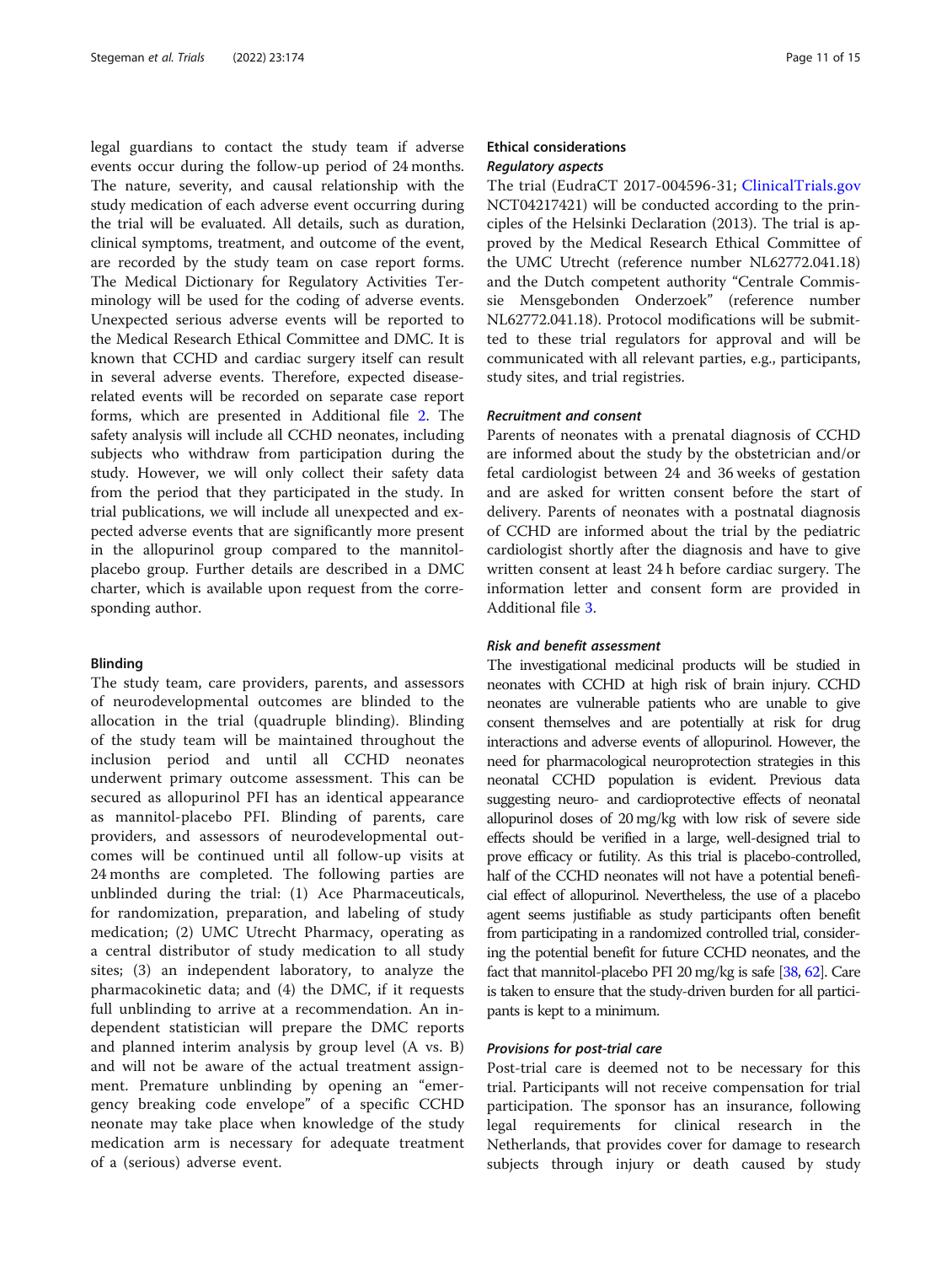procedures. The insurance applies to the damage that occurs during the trial or within 4 years after trial termination.

# Results and dissemination

The final trial results will be posted on the registration page of [ClinicalTrials.gov](http://clinicaltrials.gov) and presented via publication in scientific journals. Additionally, the results will be communicated to the parents or legal guardians of study participants. An individual or group that substantially contributed to the conception, design, acquisition, analysis, or interpretation of the trial will be granted authorship, provided that they also contribute to the drafting of the manuscript or critically revise the manuscript. We do not intend to use professional writers.

## Ancillary studies

On the consent form, parents or legal guardians are asked for permission to share participant data and maternal data within the European Association Brain in Congenital Heart Disease (EU-ABC) research consortium that currently consists of the UMC Utrecht, University Children's Hospital Zurich, University Hospital Giessen, German Heart Center Munich, and King's College Hospital London. Future research using the data generated in this trial might include studies investigating the effect of allopurinol on neurodevelopmental outcomes after 24 months.

#### **Discussion**

The CRUCIAL trial focuses on the neuro- and cardioprotective effects of allopurinol administration early after birth and around cardiac surgery with CPB in neonates with CCHD. We aim to provide definite answers on allopurinol's immediate effects on brain injury and cardiac function, as well as late effects on neurodevelopment. If allopurinol proves to be beneficial in limiting parenchymal brain injury, our subsequent goal is to make allopurinol clinically available for all CCHD neonates.

Large randomized controlled trials that include both structural brain imaging with MRI and long-term followup are needed to investigate the effects of neuroprotective drugs in CCHD neonates. A phase III, randomized, quadruple-blinded, placebo-controlled, multicenter study is the most adequate design to prove the efficacy or futility of allopurinol as a neuroprotective agent in the CCHD population. A phase III study seems justifiable since previous studies have already suggested neurocardiac protective effects of allopurinol without serious side effects [\[24](#page-13-0)–[26](#page-13-0)]. Multiple pediatric heart centers should be involved to include our anticipated sample size of CCHD neonates considering the relatively low prevalence of CCHD and the heterogeneity of cardiac defects [\[1](#page-13-0)]. An interim analysis halfway with the option to stop for efficacy or futility ensures that allopurinol is not unethically withheld or unnecessary given to subsequent CCHD neonates [[61](#page-14-0)].

Today in the Netherlands, most neonates are diagnosed with CCHD before birth (approximately 80%) due to improvements in prenatal diagnostics over the past years [\[8\]](#page-13-0). As the proportion of CCHD neonates with a prenatal diagnosis is expected to further increase in the following years, this is the primary subgroup of interest in our trial. This group will receive allopurinol or mannitol-placebo early postnatally and perioperatively [\[63\]](#page-14-0). As the subgroup of CCHD neonates with a postnatal diagnosis (approximately 20%) can be considered to be at even higher risk for brain lesions (as they often are admitted to the intensive care unit with respiratory and circulatory insufficiency), these patients will also be included in this trial, although study medication can only be given perioperatively in this group [[34\]](#page-14-0). The total group ( $n = 236$ ) and subgroup of CCHD neonates with a prenatal diagnosis ( $n = 188$ ) will be primarily analyzed and the postnatal diagnosis subgroup ( $n = 48$ ) secondarily. A beneficial effect of allopurinol in both the total and prenatal group will be required to apply for market registration and to make allopurinol available for all CCHD neonates, including those with a postnatal diagnosis.

The brain of neonates with CCHD is at high risk for parenchymal injury, especially ischemic lesions such as white matter injury and stroke  $[8]$  $[8]$ . Since we now know that brain injury mainly occurs in the vulnerable periods early after birth and around cardiac surgery with CPB, this offers opportunities for investigating the effects of neuroprotective drugs in the CCHD population within a clear time frame [[19](#page-13-0)]. By administering and reaching target levels of allopurinol before potential cerebral hypoxic-ischemic events occur, this "pre-treatment" maximizes the chance of success in reducing parenchymal brain lesions [[64](#page-14-0)].

Dosage and timing of allopurinol administration (20 mg/kg) are based on previous pharmacokinetic and clinical studies performed in neonates who underwent cardiac surgery and neonates with perinatal asphyxia [[26](#page-13-0)–[29](#page-14-0), [54\]](#page-14-0). XO inhibition by allopurinol, reducing the production of ROS, was reached with 5–10 mg/kg in neonates with hypoplastic left heart syndrome and with 10 mg/kg (and 20 mg/kg priming dose) in neonates who underwent extracorporeal membrane oxygenation [[32](#page-14-0), [33\]](#page-14-0). High dosages of allopurinol seem to have additional neuroprotective properties as this increases scavenging of ROS and chelation of non-protein bound iron, without increasing the risk of severe adverse effects [[21,](#page-13-0) [22](#page-13-0), [27\]](#page-13-0). Previously, 2 doses of allopurinol 20 mg/kg in a 12 h interval postnatally led to improved long-term neurodevelopmental outcomes in neonates with moderate asphyxia [\[65](#page-14-0)]. However, in CCHD neonates, renal function should be taken into account as allopurinol is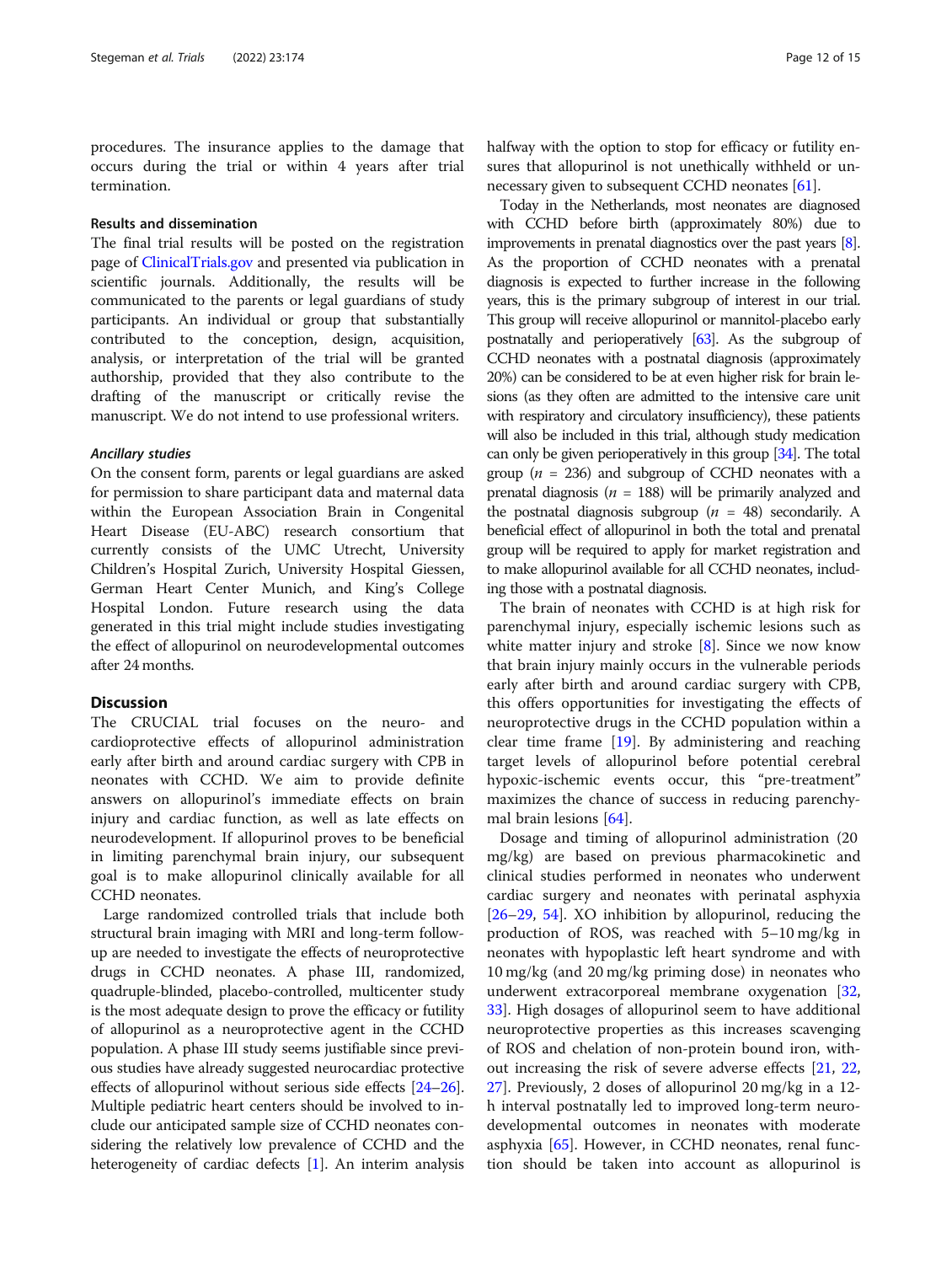<span id="page-12-0"></span>entirely cleared by the kidneys and acute kidney injury could temporarily occur after cardiac surgery with CPB [[20\]](#page-13-0). Therefore, the postoperative dose will be administered 24 h (instead of 12 h) after surgery. Additionally, a pharmacokinetic substudy will be performed in the first 24 patients to monitor the levels of allopurinol directly after birth and around cardiac surgery with CPB.

We chose to include brain injury on postoperative MRI in the composite primary outcome instead of neurodevelopmental outcome at the age of 24 months. Firstly, neonatal MRI can be used as a "bridging biomarker" for long-term outcomes since ischemic white matter lesions are known to be associated with lower intelligence quotient and attention problems at schoolage, and in case of posterior limb internal capsule involvement, also motor problems [[36](#page-14-0)]. Consequently, the beneficial effects of allopurinol on parenchymal brain lesions are expected to improve long-term neurodevelopmental outcomes. Furthermore, early neurodevelopmental outcome at the age of 24 months seems less predictive for longterm outcomes, since CCHD neonates "grow into their deficits" and neurodevelopmental problems become more apparent at school-age [\[4](#page-13-0)]. Moreover, CCHD neonates with a syndromic disorder (approximately 15%) can be included as well by assessing brain injury postoperatively on MRI (as part of the composite primary outcome) instead of neurodevelopmental outcome at the age of 24 months. This syndromic CCHD subgroup is expected to score lower on neurodevelopmental outcomes and, therefore, will be analyzed separately [[58\]](#page-14-0). Lastly, as many CCHD neonates undergo multi-staged cardiac repair through infancy, neurodevelopmental outcomes may exhibit a collective effect from multiple surgeries.

#### Conclusions

Neonates with CCHD undergoing cardiac surgery with CPB are at increased risk of acquiring parenchymal brain lesions and subsequent long-term neurodevelopmental sequelae. Therefore, neuroprotective interventions are needed to improve the outcomes of these neonates. The CRUCIAL trial will assess the neuro- and cardioprotective effects of early postnatal and perioperative allopurinol administration in CCHD neonates. If proven beneficial and safe, allopurinol could become the first standard neuroprotective pharmacological treatment strategy in CCHD neonates.

# Trial status

Recruitment has started in January 2020. The first patient was enrolled on February 14, 2020. The recruitment is expected to be completed in January 2023, and the follow-up in January 2025. The final protocol version is version 2.1, February 2020.

#### Abbreviations

ACAHA: Academic Center for Congenital Heart Disease; aEEG: Amplitudeintegrated electroencephalography; Bayley-III-NL: Bayley Scales of Infant and Toddler Development - Third Edition - Dutch Norms; CHD: Congenital heart disease; CCHD: Critical congenital heart disease; CPB: Cardiopulmonary bypass; DMC: Data Monitoring Committee; eCRF: Electronic case report form; MC: Medical Center; MRI: Magnetic resonance imaging; NIRS: Near-infrared spectroscopy; PFI: Powder for infusion; RNS: Reactive nitrogen species; ROS: Reactive oxygen species; UMC: University Medical Center; WFI: Water for infusion; XO: Xanthine oxidase

#### Supplementary Information

The online version contains supplementary material available at [https://doi.](https://doi.org/10.1186/s13063-022-06098-y) [org/10.1186/s13063-022-06098-y](https://doi.org/10.1186/s13063-022-06098-y).

Additional file 1. SPIRIT Checklist.

Additional file 2. List of expected disease-related adverse events.

Additional file 3. Information letter and consent form.

#### Acknowledgements

We are indebted to the Dutch patient foundation "Stichting Hartekind" ([https://www.hartekind.nl\)](https://www.hartekind.nl) and association "Patiëntenvereniging Aangeboren Hartafwijkingen" ([https://aangeborenhartafwijking.nl\)](https://aangeborenhartafwijking.nl) who support this study. We thank Ace Pharmaceuticals (Zeewolde, The Netherlands) and the data managers, independent experts, data monitoring committee, and monitor for their close involvement in the study. We would also like to thank the Congenital Heart Disease LifeSpan Research group and clinical staff from the Departments of Obstetrics, Neonatology, Pediatric Cardiology, Pediatric Intensive Care, Anesthesiology, Congenital Cardiothoracic Surgery, Radiology, Child Development, Exercise and Physical Literacy, and Medical Psychology and Social Work in the participating centers. And lastly, we thank all members of the CRUCIAL trial consortium for their contributions to the study protocol and involvement in the study. CRUCIAL Trial Consortium Contributors:

-ACAHA Erasmus MC Rotterdam/Radboudumc Nijmegen: Koen F. M. Joosten, Pieter C. van de Woestijne, Inge I. de Liefde, Antony van Dijk, Dafni Charisopoulou, Sinno H. P. Simons, Robin van der Lee, Jérôme M. J. Cornette, and Neeltje E. M. van Haren

-UMC Groningen: Sara C. Arrigoni, Leonie K. Duin, Martin C.J. Kneyber, Elisabeth M.W. Kooi , Joost M.A.A. van der Maaten, Linda C. Meiners, Mirthe J. Mebius, and Gideon J. du Marchie Sarvaas

-UMC Utrecht: Nathalie H.P. Claessens, Bram van Wijk, Paul H. Schoof, Trinette J. Steenhuis, Henriette ter Heide, Roel de Heus, Mireille N. Bekker, Roelie M. Wösten-van Asperen, Erik Koomen, Kim van Loon, and Nicole van Belle-van Haaren

-Biostatistics Julius Center: Stavros Nikolakopoulos, Rene Eijkemans, and Daniela Cianci

-Central Pharmacy: Arief Lalmohamed and Karin Rademaker

#### Authors' contributions

RS, JB, NJ, and MB conceived, designed, and wrote the CRUCIAL study protocol in collaboration with FG, FH, JD, JN, IvB, AJJCB, YJHJT, WH, WPB, AFB, RMFB, RA, KR, GdW, MN, and all contributors of the CRUCIAL Trial Consortium. RS and MN wrote the first draft of the manuscript, which was critically revised by all authors before submission. The authors read and approved the final manuscript.

#### Funding

This study is funded by ZonMw, as part of the Goed Geneesmiddelen Gebruik, Grote Trials Ronde II program (<https://www.zonmw.nl/en/> project number 848042002), the Hartekind Foundation ([https://www.hartekind.nl\)](https://www.hartekind.nl), and Friends of the Wilhelmina Children's Hospital Foundation ([https://](https://vriendenumcutrecht-wkz.nl) [vriendenumcutrecht-wkz.nl](https://vriendenumcutrecht-wkz.nl)). The subsidizing parties do not play a role in the collection, analysis, and interpretation of the data; writing of the manuscripts; or decision to submit the reports for publication.

#### Availability of data and materials

The coordinating and principal trial investigators have access to the final data and materials.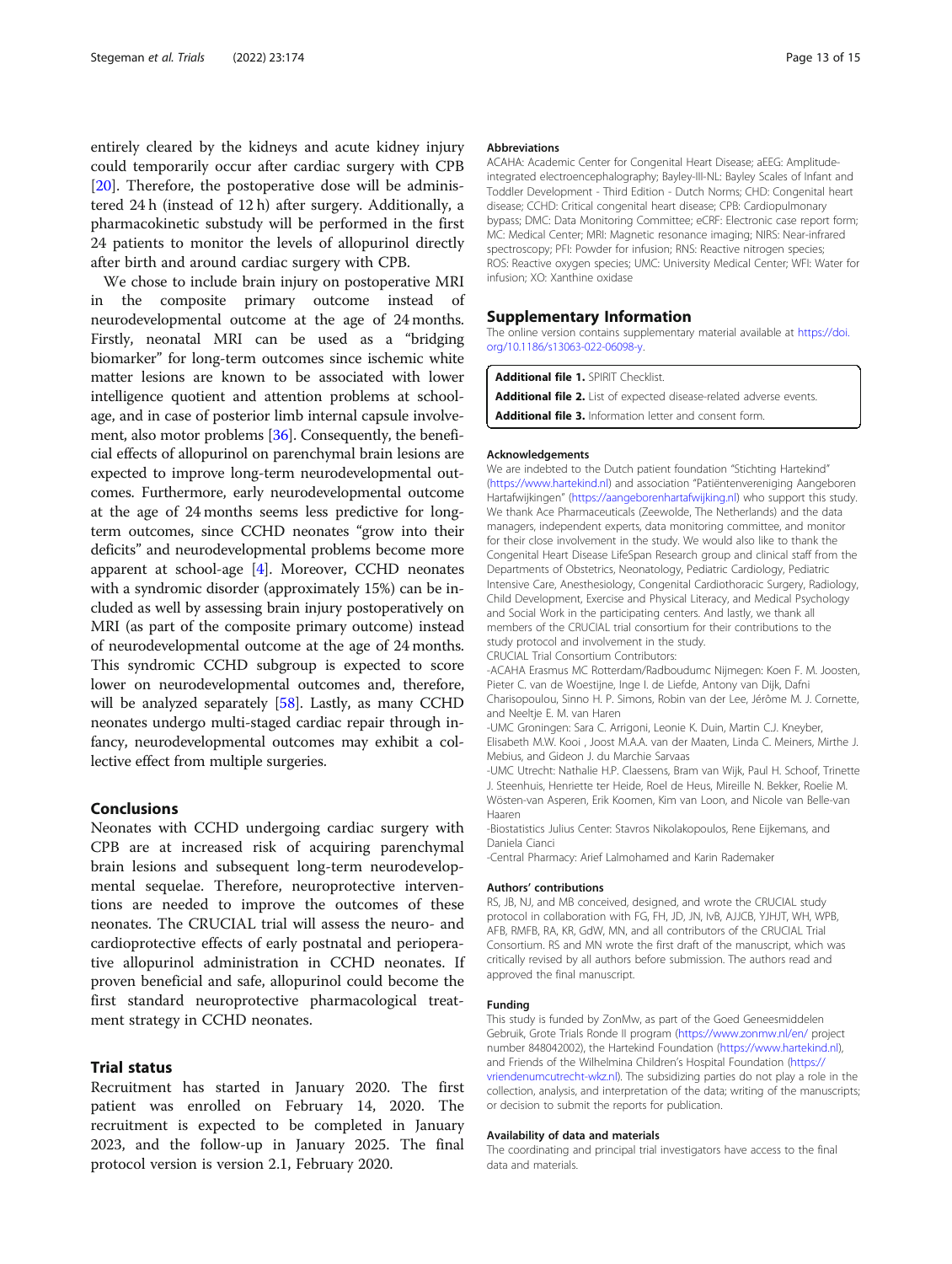# <span id="page-13-0"></span>Declarations

#### Ethics approval and consent to participate

This trial is carried out in accordance with the Declaration of Helsinki and the guidelines of Good Clinical Practice. The trial was approved by the Medical Research Ethical Committee of the UMC Utrecht (reference number NL62772.041.18) and the Dutch competent authority "Centrale Commissie Mensgebonden Onderzoek" (reference number NL62772.041.18). Written informed consent will be collected from all parents or legal guardians before study participation.

#### Consent for publication

Not applicable.

#### Competing interests

The authors declare that they have no competing interests.

#### Author details

<sup>1</sup>Department of Neonatology, Wilhelmina Children's Hospital, University Medical Center (UMC) Utrecht, Utrecht University, KE 04.123.1, PO Box 85909, 3508, AB, Utrecht, The Netherlands. <sup>2</sup>Department of Pediatric Cardiology, Wilhelmina Children's Hospital, UMC Utrecht, Utrecht University, Utrecht, The Netherlands. <sup>3</sup>Department of Pediatric Intensive Care, Wilhelmina Children's Hospital, UMC Utrecht, Utrecht University, Utrecht, The Netherlands. 4 Congenital Cardiothoracic Surgery, Wilhelmina Children's Hospital, UMC Utrecht, Utrecht University, Utrecht, The Netherlands. <sup>5</sup>Utrecht Brain Center, UMC Utrecht, Utrecht University, Utrecht, The Netherlands. <sup>6</sup>Department of Obstetrics, Wilhelmina Children's Hospital, UMC Utrecht, Utrecht University, Utrecht, The Netherlands. <sup>7</sup> Department of Pediatrics, Division of Pediatric Cardiology, Academic Center for Congenital Heart Disease, Erasmus Medical Center (MC) - Sophia Children's Hospital, Rotterdam, The Netherlands. <sup>8</sup>Department of Cardiothoracic Surgery, Erasmus MC, Erasmus University Rotterdam, Rotterdam, The Netherlands. <sup>9</sup>Department of Pediatrics, Division of Pediatric Cardiology, Academic Center for Congenital Heart Disease, <sup>10</sup>Department of Neonatology, Radboudumc, Radboud Institute for Health Sciences, Amalia Children's Hospital, Nijmegen, The Netherlands. <sup>11</sup>Division of Neonatology, Beatrix Children's Hospital, UMC Groningen, University of Groningen, Groningen, The Netherlands. 12Center for Congenital Heart Diseases, Pediatric Cardiology, Beatrix Children's Hospital, UMC Groningen, University of Groningen, Groningen, The Netherlands. <sup>13</sup>Center for Congenital Heart Diseases, Department of Cardiothoracic Surgery, UMC Groningen, University of Groningen, Groningen, The Netherlands. <sup>14</sup>Department of Health Evidence, Section Biostatistics, Radboudumc, Radboud University Nijmegen, Nijmegen, The Netherlands. <sup>15</sup>Julius Center for Health Sciences and Primary Care, UMC Utrecht, Utrecht University, Utrecht, The Netherlands. <sup>16</sup>Department of Pediatrics, Beatrix Children's Hospital, UMC Groningen, University of Groningen, Groningen, The Netherlands.

# Received: 30 August 2021 Accepted: 10 February 2022 Published online: 23 February 2022

#### References

- 1. Hoffman JIE, Kaplan S. The incidence of congenital heart disease. J Am Coll Cardiol. 2002;39(12):1890–900.
- 2. Oster ME, Lee KA, Honein MA, Riehle-Colarusso T, Shin M, Correa A. Temporal trends in survival among infants with critical congenital heart defects. Pediatrics [Internet]. 2013;131(5):e1502–8. Available from: [https://www.ncbi.nlm.](https://www.ncbi.nlm.nih.gov/pubmed/23610203) [nih.gov/pubmed/23610203](https://www.ncbi.nlm.nih.gov/pubmed/23610203)
- 3. Snookes SH, Gunn JK, Eldridge BJ, Donath SM, Hunt RW, Galea MP, et al. A systematic review of motor and cognitive outcomes after early surgery for congenital heart disease. Pediatrics. 2010;125(4):e818–27.
- 4. Latal B. Neurodevelopmental outcomes of the child with congenital heart disease. Clin Perinatol. 2016;43(1):173–85.
- 5. Sun L, Macgowan CK, Sled JG, Yoo SJ, Manlhiot C, Porayette P, et al. Reduced fetal cerebral oxygen consumption is associated with smaller brain size in fetuses with congenital heart disease. Circulation. 2015;131(15):1313–23.
- 6. Claessens NHP, Kelly CJ, Counsell SJ, Benders MJNL. Neuroimaging, cardiovascular physiology, and functional outcomes in infants with congenital heart disease. Dev Med Child Neurol. 2017;59(9):894–902.
- 7. Mebius MJ, Kooi EMW, Bilardo CM, Bos AF. Brain injury and neurodevelopmental outcome in congenital heart disease: a systematic review. Pediatrics. 2017;140(1):e20164055.
- Claessens NHP, Chau V, de Vries LS, Jansen NJG, Au-Young SH, Stegeman R, et al. Brain injury in infants with critical congenital heart disease: insights from two clinical cohorts with different practice approaches. J Pediatr. 2019;215:75–82.e2.
- Inder TE, Volpe JJ. Mechanisms of perinatal brain injury. Semin Neonatol [Internet]. 2000;5(1):3–16. Available from: [https://www.ncbi.nlm.nih.gov/](https://www.ncbi.nlm.nih.gov/pubmed/10802746) [pubmed/10802746](https://www.ncbi.nlm.nih.gov/pubmed/10802746)
- 10. Ferriero DM. Neonatal brain injury. N Engl J Med. 2004 Nov;351(19):1985–95.
- 11. Hagberg H, David Edwards A, Groenendaal F. Perinatal brain damage: the term infant. Neurobiol Dis. 2016;92(Pt A):102–12.
- 12. Taverne YJHJ, Bogers AJJC, Duncker DJ, Merkus D. Reactive oxygen species and the cardiovascular system. Oxid Med Cell Longev. 2013;2013:862423.
- 13. McCord JM. Oxygen-derived free radicals in postischemic tissue injury. N Engl J Med [Internet]. 1985;312(3):159–63. Available from: [https://www.ncbi.](https://www.ncbi.nlm.nih.gov/pubmed/2981404) [nlm.nih.gov/pubmed/2981404](https://www.ncbi.nlm.nih.gov/pubmed/2981404)
- 14. van Bel F, Groenendaal F. Drugs for neuroprotection after birth asphyxia: pharmacologic adjuncts to hypothermia. Semin Perinatol. 2016;40(3):152–9.
- 15. Hirsch JC, Jacobs ML, Andropoulos D, Austin EH, Jacobs JP, Licht DJ, et al. Protecting the infant brain during cardiac surgery: a systematic review. Ann Thorac Surg [Internet]. 2012;94(4):1365–73. Available from: [http://www.emba](http://www.embase.com/search/results?subaction=viewrecord&from=export&id=L365716569) [se.com/search/results?subaction=viewrecord&from=export&id=L365716569](http://www.embase.com/search/results?subaction=viewrecord&from=export&id=L365716569)
- 16. Wypij D, Jonas RA, Bellinger DC, Del Nido PJ, Mayer JE, Bacha EA, et al. The effect of hematocrit during hypothermic cardiopulmonary bypass in infant heart surgery: results from the combined Boston hematocrit trials. J Thorac Cardiovasc Surg. 2008;135(2):355–60.
- 17. Jonas RA, Wypij D, Roth SJ, Bellinger DC, Visconti KJ, du Plessis AJ, et al. The influence of hemodilution on outcome after hypothermic cardiopulmonary bypass: results of a randomized trial in infants. J Thorac Cardiovasc Surg. 2003;126(6):1765–74.
- 18. Newburger JW, Jonas RA, Soul J, Kussman BD, Bellinger DC, Laussen PC, et al. Randomized trial of hematocrit 25% versus 35% during hypothermic cardiopulmonary bypass in infant heart surgery. J Thorac Cardiovasc Surg [Internet]. 2008;135(2):347–54, 354 e1-4. Available from: [https://www.ncbi.](https://www.ncbi.nlm.nih.gov/pubmed/18242267) [nlm.nih.gov/pubmed/18242267](https://www.ncbi.nlm.nih.gov/pubmed/18242267)
- 19. Stegeman R, Lamur KD, van den Hoogen A, Breur JMPJ, Groenendaal F, Jansen NJG, et al. Neuroprotective drugs in infants with severe congenital heart disease: a systematic review. Front Neurol. 2018;9(JUL) [https://doi.](https://doi.org/10.3389/fneur.2018.00521) [org/10.3389/fneur.2018.00521.](https://doi.org/10.3389/fneur.2018.00521)
- 20. Day RO, Graham GG, Hicks M, McLachlan AJ, Stocker SL, Williams KM. Clinical pharmacokinetics and pharmacodynamics of allopurinol and oxypurinol. Clin Pharmacokinet [Internet]. 2007;46(8):623–44. Available from: <https://www.ncbi.nlm.nih.gov/pubmed/17655371>
- 21. Shadid M, Buonocore G, Groenendaal F, Moison R, Ferrali M, Berger HM, et al. Effect of deferoxamine and allopurinol on non-protein-bound iron concentrations in plasma and cortical brain tissue of newborn lambs following hypoxia-ischemia. Neurosci Lett [Internet]. 1998;248(1):5–8. Available from: <https://www.ncbi.nlm.nih.gov/pubmed/9665650>
- 22. Moorhouse PC, Grootveld M, Halliwell B, Quinlan JG, Gutteridge JM. Allopurinol and oxypurinol are hydroxyl radical scavengers. FEBS Lett [Internet]. 1987;213(1):23–8. Available from: [https://www.ncbi.nlm.nih.gov/](https://www.ncbi.nlm.nih.gov/pubmed/3030809) [pubmed/3030809](https://www.ncbi.nlm.nih.gov/pubmed/3030809)
- 23. Marro PJ, Mishra OP, Delivoria-Papadopoulos M. Effect of allopurinol on brain adenosine levels during hypoxia in newborn piglets50. Brain Res [Internet]. 2006;1073–1074:444–50. Available from: [https://www.ncbi.nlm.nih.](https://www.ncbi.nlm.nih.gov/pubmed/16443203) [gov/pubmed/16443203](https://www.ncbi.nlm.nih.gov/pubmed/16443203)
- 24. Talwar S, Selvam MS, Makhija N, Lakshmy R, Choudhary SK, Sreenivas V, et al. Effect of administration of allopurinol on postoperative outcomes in patients undergoing intracardiac repair of tetralogy of Fallot. J Thorac Cardiovasc Surg [Internet]. 2018;155(1):335–43. Available from: [https://www.](https://www.ncbi.nlm.nih.gov/pubmed/29245201) [ncbi.nlm.nih.gov/pubmed/29245201](https://www.ncbi.nlm.nih.gov/pubmed/29245201)
- 25. Annink KV, Franz AR, Derks JB, Rudiger M, Bel F, van Benders MJNL. Allopurinol: old drug, new indication in neonates? Curr Pharm Des. 2017;23(38):5935–42.
- 26. Clancy RR, McGaurn SA, Goin JE, Hirtz DG, Norwood WI, Gaynor JW, et al. Allopurinol neurocardiac protection trial in infants undergoing heart surgery using deep hypothermic circulatory arrest. Pediatrics. 2001;108(1):61–70.
- 27. Van Bel F, Shadid M, Moison RM, Dorrepaal CA, Fontijn J, Monteiro L, et al. Effect of allopurinol on postasphyxial free radical formation, cerebral hemodynamics, and electrical brain activity. Pediatrics. 1998;101(2):185–93.